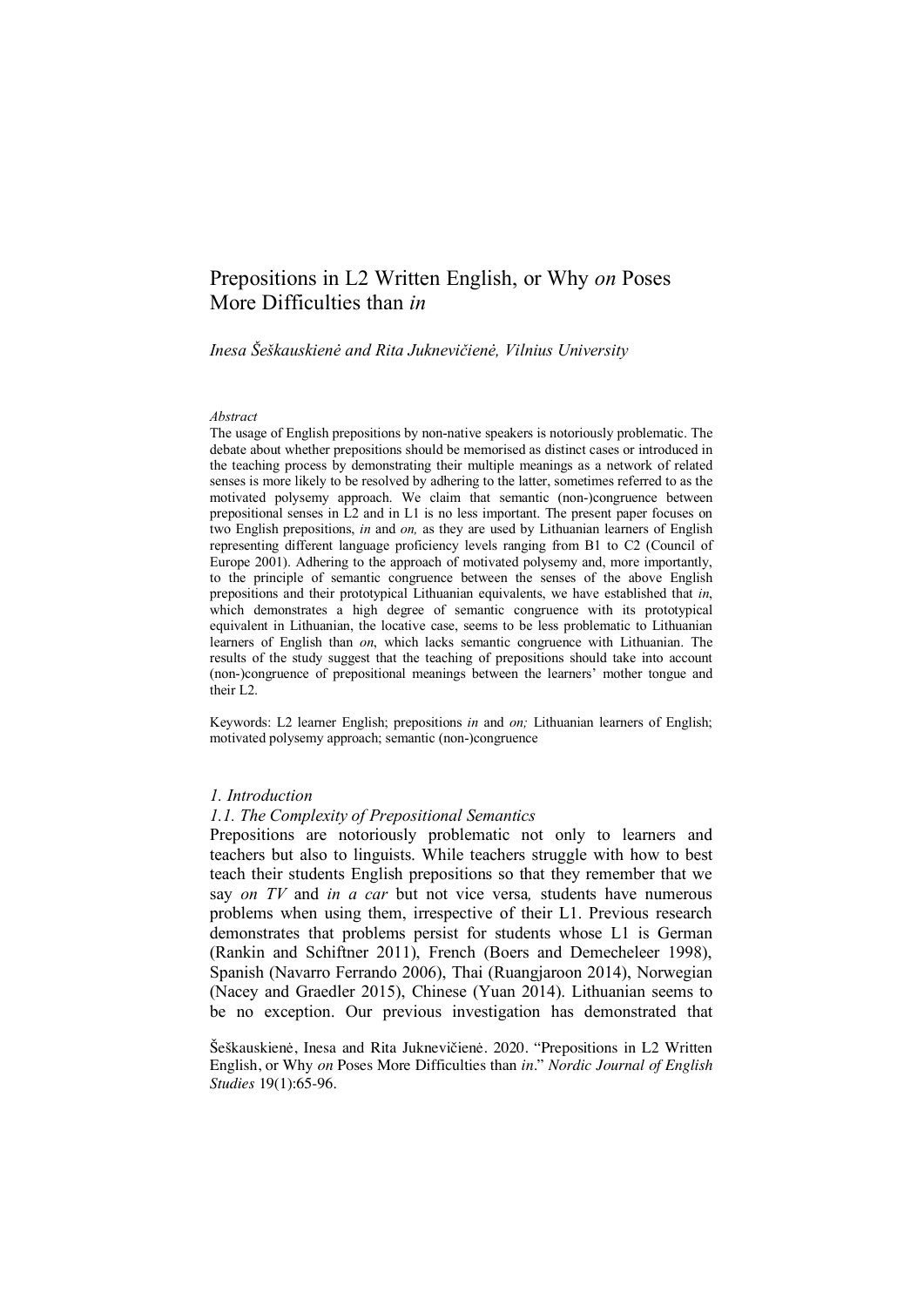Lithuanian learners of English as a foreign language tend to underuse prepositions in L2 written English in comparison to Dutch, Finnish and French learners (Juknevičienė and Šeškauskienė 2014).

Many researchers admit that prepositional meaning is rather difficult to define, much more difficult than the meaning of lexical words. One of the reasons is the abstract relational nature of prepositions. As claimed by Talmy (2000: 179), their meaning represents a skeletal conceptual microcosm', 'a framework that the further material is shaped around or draped over' (Talmy 2000: 179). Therefore, it is not surprising that abstract prepositional meaning has been debated for several decades; over the years, multiple models of prepositional semantics have been proposed (e.g. Evans 2010; Langacker 2010; Lakoff 1987; Navarro Ferrando 2006; Svorou 2008; Tabakowska 2010; Taylor 1993; Tyler and Evans 2003; Vandeloise 1991; Zlatev 2007). Lexicographers have also been struggling with definitions of prepositional meanings. Some evidence may be seen in the cross-referential treatment of prepositions in learners' dictionaries when preposition A is defined through a synonymous preposition B and preposition B is defined through preposition A (see OALD; CALD; DCL; DLL; MacMillan; Stasiūnaitė 2016). For example, in MacMillan *over* is defined with reference to the preposition *above*: *over* 'above someone/something'; the same dictionary defines *above* as 'at a higher level than something or directly over it'. Such treatment is indicative of the complexity of prepositional meaning.

Another problem of prepositional semantics is concerned with its extremely rich polysemy. As claimed by Talmy (2000: 237), prepositions 'provide hundreds of particular, sometimes idiosyncratic, characterisations of space' (Talmy 2000: 237). More traditional researchers focus on arbitrary senses whereas cognitive linguists adhere to the view of motivated polysemy (see Regier 1996; Tabakowska 2010; Talmy 2000; Turewicz, 2005; Tyler and Evans 2003, etc.). Motivation of meaning is mainly understood as explainability (see Matlock 2004). When describing multiple senses of prepositions, the senses are understood as derived from one another, producing different subnetworks joined in a single network, which is arranged around the central sense (see, for example, Lakoff's account of Brugman's analysis in Lakoff 1987: 416–461). In most cases, the central sense is more concrete and gives rise to more abstract meaning(s) (Evans 2010; Feist 2010; Jamrozik and Gentner 2011; Lakoff 1987; Tyler 2012). The motivational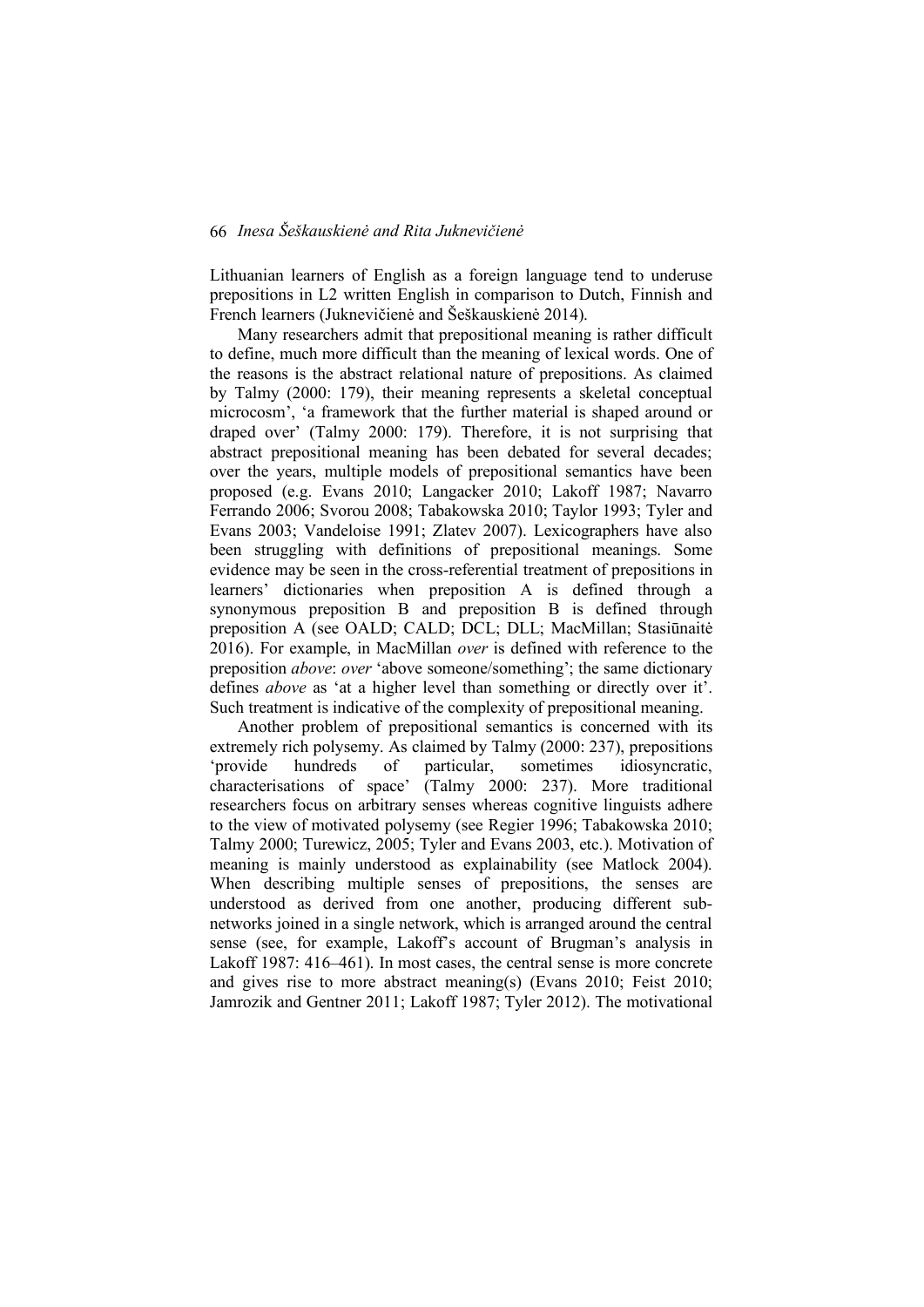link between senses in each case may be based on a different mechanism which explains how the central sense has been extended to abstract ones (Lakoff 1987; Tyler 2012).

One of the models based on the motivated polysemy approach was developed by Tyler and Evans (2003); it is referred to as the Principled Polysemy Model (PPM). According to the PPM, the senses are derived from the primary, or central, sense in a principled, systematic way (Tyler and Evans 2003: 45; Tyler 2012: 133). All senses are defined with reference to spatial scenes designating a relationship between Figure (more foregrounded object of the scene) and Ground (reference object of the scene). The central sense is defined with reference to the proto, or central, spatial scene (Tyler and Evans 2003: 52; Tyler 2012: 133). To illustrate it, let us consider the following example: *Sugar is on the table*  (BNC, H85) (*sugar* as Figure and *table* as Ground) exemplifies a spatial relationship between the two objects. In *Every statement is based on observation* (BNC, A0K), however, the spatial relationship has moved away from the prototypical spatiality and denotes a more abstract relation between Figure (*statement*) and Ground (*observation*). This gradually increasing distance from the prototypical spatial sense gives rise to many other relational senses which are explainable by general cognitive principles such as embodiment, real-world force dynamics, metaphorical thinking and different construal operations (Coventry and Garrod 2005; Johnson 2007; Tyler 2012: 134; also see Šeškauskienė and Žilinskaitė-Šinkūnienė 2015; Shakhova and Tyler 2010).

The expression of relational meanings in languages with complex case systems is very different from English. In inflecting languages such as Romance, Baltic, Slavic and some Germanic languages, cases also express relational meaning, in English usually expressed through prepositions. For example, the Lithuanian locative case is roughly equivalent to the English *in:* LT *stiklin-ėje* glass-LOC.SG – EN *in the glass*. This fact, however, does not mean that cases replace prepositions in all situations. In many inflecting languages prepositions coexist with cases as well as such elements as prefixes, suffixes or infixes which semantically correspond to prepositions (for a more exhaustive overview, see Haspelmath 1997). Therefore, the English prepositions are likely to cause problems for learners of English as a foreign language (EFL) who are inevitably influenced by their L1 (Lindstromberg 2010: 5–6). Crosslinguistic influence has been extensively discussed by Odlin (2005), who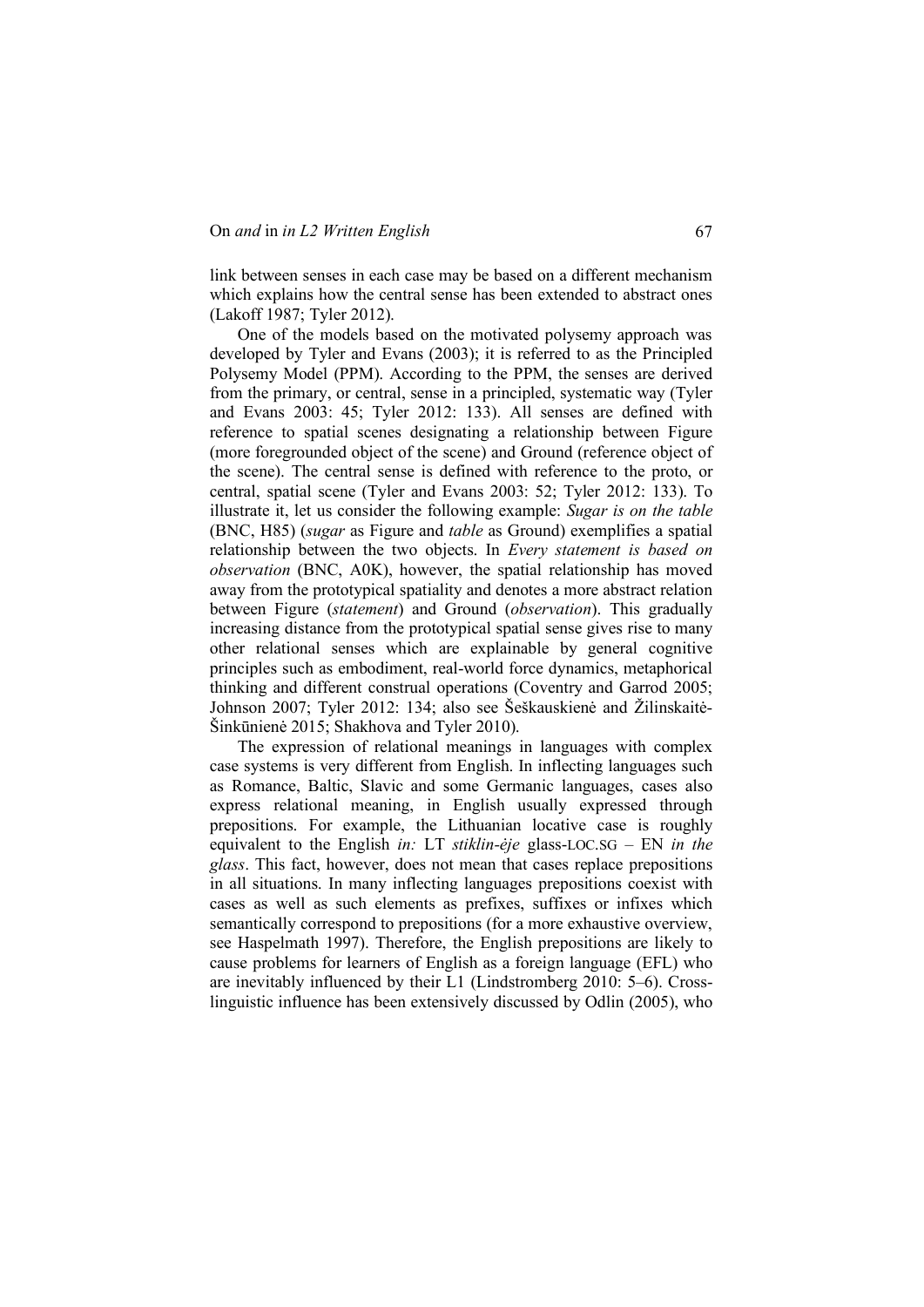places it in the context of linguistic relativity. His review shows that the impact of L1 on L2 is rather varied and requires more research. Research into L1 acquisition demonstrates that typologically different languages are acquired differently and learners 'package' spatial information in language-specific ways (Hickmann and Hendriks 2010). In other words, each L1 influences an L2 differently. Another study on language acquisition (Johannes, Wilson, and Landau 2016) is devoted to the study of two English prepositions, *in* and *on*, prototypically expressing containment and support relations, respectively, as in the following examples: *in a box; on the table.* Children's mature use of these relationships very much depends on the verbs used together with a selected preposition. The study demonstrates a marked increase in the number of lexical verbs used with *in* whereas with *on* the number of such verbs is much lower.

#### *1.2. Scope of Study*

With all the above considerations in mind, this study was set up to investigate *in* and *on*, two much debated English prepositions, as they are used by Lithuanian EFL learners. The prepositions are among the top ten most frequent English prepositions (Nacey and Jensen, 2017; Turewicz 2005) and they are among the five most frequent prepositions in our corpus (the other three being *of*, *for* and *with*), which were the major reasons for choosing them for this study. We assume that prototypically they express the relationship of containment and support, respectively. In more abstract meanings, they often retain elements of their spatial meanings. In our investigation of prepositional senses we partially relied on the study carried out by Tyler and Evans (2003; see also Evans 2010) and on the principle of semantic congruence between L1 and L2, or semantic equivalence between the senses of *in* in English and the senses of the Lithuanian locative case and between the English *on* and the Lithuanian *ant*. Evans' model (2010) and the principle of semantic congruence will be explained further (see sections 2.3 and 4).

The aim of the study is to investigate the use of *in* and *on* in written English produced by Lithuanian EFL learners at three levels of proficiency, loosely described as intermediate, upper-intermediate and advanced. As argued above, due to the cross-linguistic (non-)congruence of prepositional semantics, *in* and *on* pose a number of difficulties to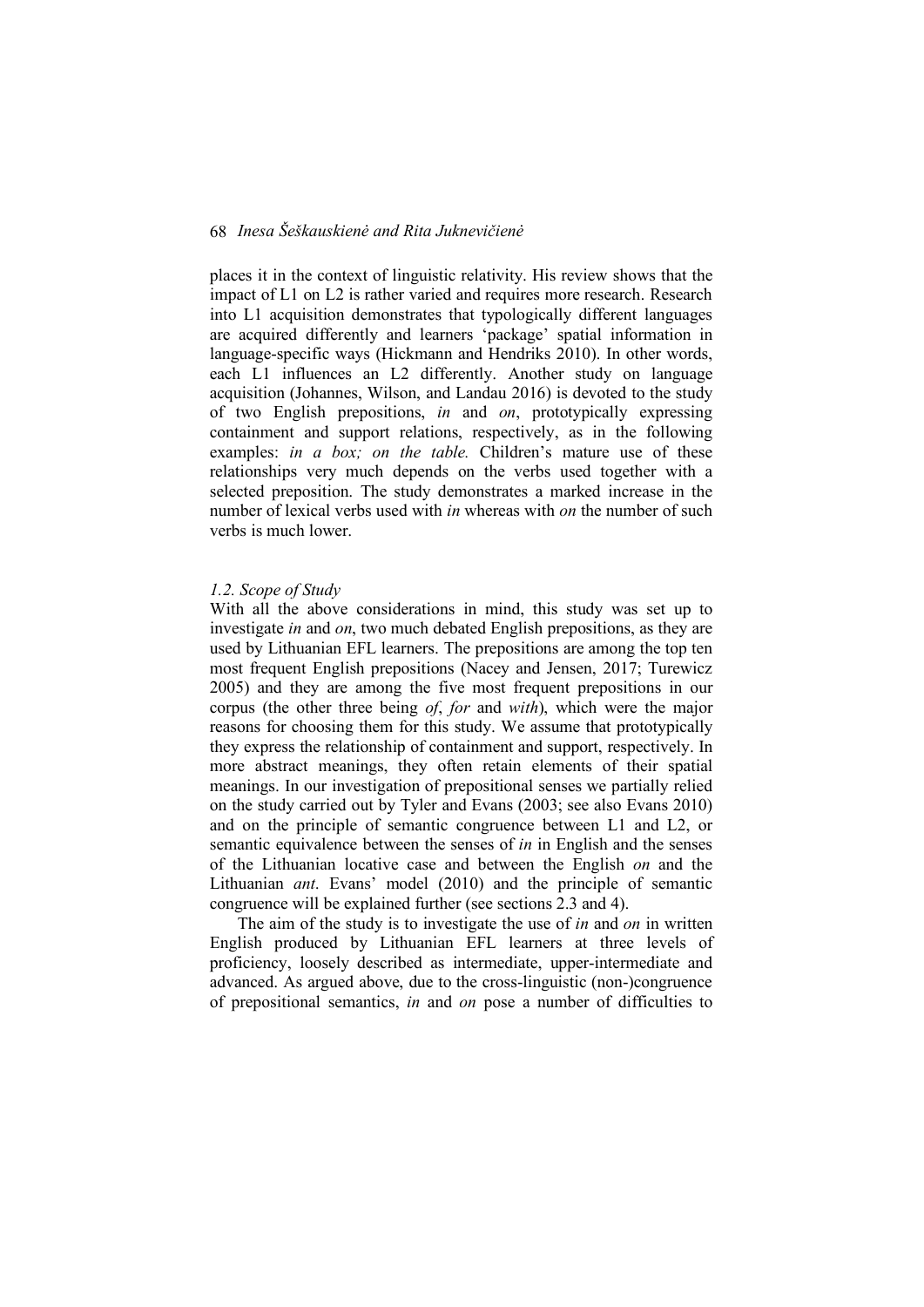Lithuanian EFL learners. By comparing data extracted from L2 English produced by learners of varying proficiency levels, we expect to demonstrate that the usage of *in* and *on* as evidenced by learner corpus data is influenced by L1. More specifically, we hypothesize that *in*, which has many more congruent senses with Lithuanian than *on*, is easier to acquire and that this might be demonstrated by evidence from learner corpora. In contrast, the senses of *on* manifest less congruence with Lithuanian and, as a consequence, the distribution of *on* may not necessarily change alongside learners' proficiency.

To verify these hypotheses, the following research questions were raised:

- 1. Are the distributions of *in* and *on* across three different levels (dis)similar?
- 2. Is there a relationship between the distribution of prepositional meanings and the level of proficiency of L2 English learners?
- 3. Can a motivated approach to polysemy and cross-linguistic (non-)congruence help account for divergent uses of the two prepositions in the learners' L2?

As shortly to be described, we used a corpus-based approach, which involves quantitative and qualitative analysis of linguistic data (Tognini-Bonelli 2001) extracted from learner corpora. We tested the PPM and proposed our own structuring of senses of the two prepositions.

In the following sections, we describe our study in quantitative terms, including the composition of the corpus and methodological principles. Then we move on to describe the main tendencies of usage of the two prepositions and discuss possible causes of such trends. We finish the paper by drawing conclusions and outlining possible implications of the study.

#### *2. A Quantitative Study*

#### *2.1. Corpora and Learners*

The data for the study was collected from three corpora representing L2 written English produced by L1 Lithuanian learners at different levels of proficiency ranging from B1 to C2 (Council of Europe 2001). All corpora consist of examination essays produced without access to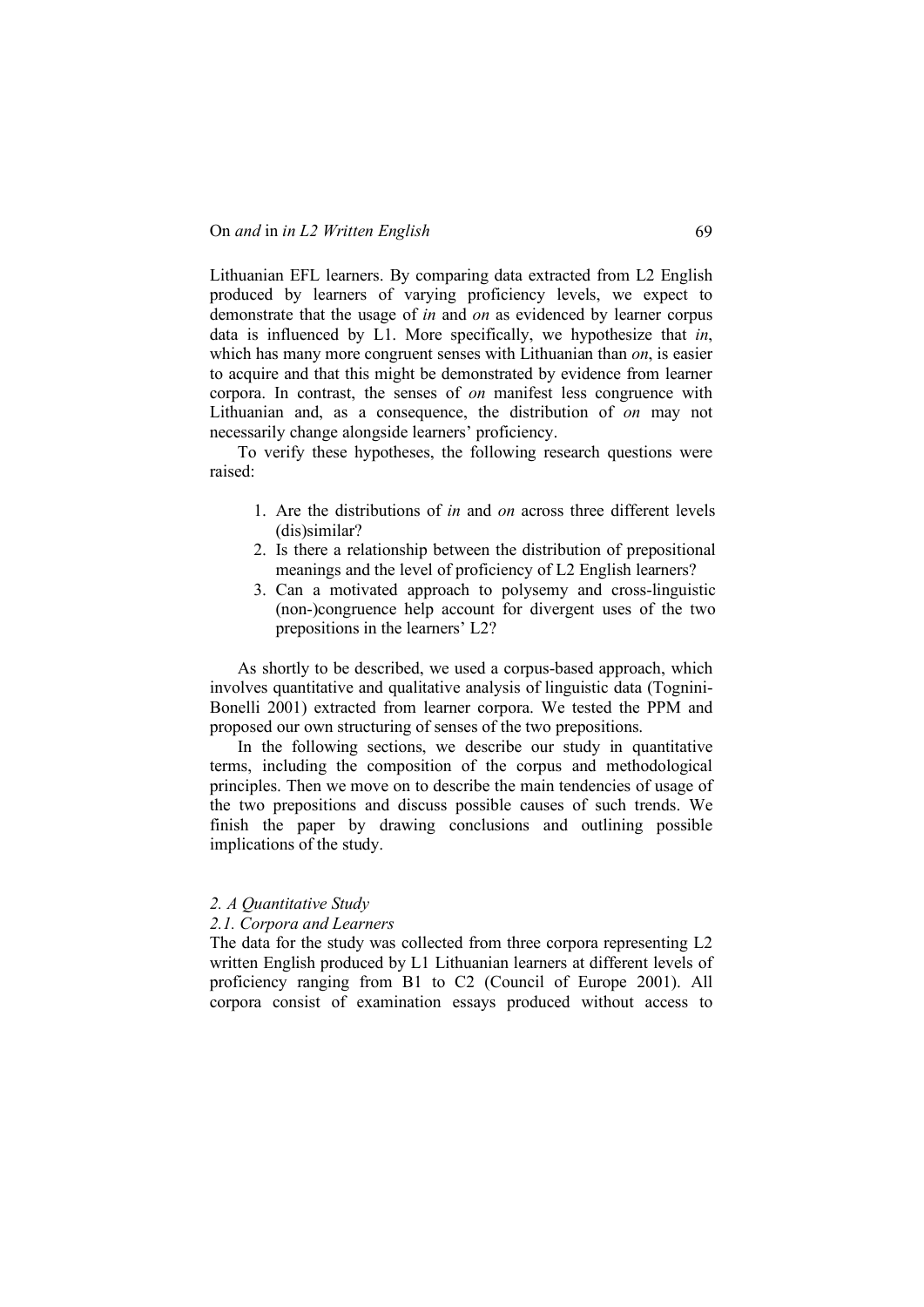reference tools. Corpus 1 contains essays by secondary school pupils (18-19 years old) written at the end of their studies at school. Corpus 2 represents written English produced by first-year university students at Vilnius University. Lastly, Corpus 3 consists of essays taken from the LICLE corpus, compiled as the Lithuanian component of the current version of the ICLE project (Granger et al. 2009; Grigaliūnienė and Juknevičienė 2012), which represents the most advanced learners, i.e. senior undergraduates. It is expected that such a combination of learner corpora provides a quasi-longitudinal perspective of the productive competence of Lithuanian EFL learners: Corpus 1 contains written English of learners whose level varies between B1-B2 (lower) according to the Common European Framework of Reference (Council of Europe 2001) and illustrates the level of mastery of written English at the end of the secondary school. Corpus 2 contains essays written by first-year university students after two academic semesters on a study programme where the majority of courses are taught in English, while language enhancement classes are strongly biased towards academic English. Lastly, Corpus 3 essays were written by third- and fourth-year students who had had a number of literary and linguistic courses, all of which contributed to the development of their proficiency in written English. Therefore, we assume that the three corpora represent a cline of language proficiency ranging from intermediate (Corpus 1) to upper-intermediate (Corpus 2) and advanced (Corpus 3) levels.

The total number of essays randomly chosen for this study is 600, namely, 200 essays from each level of proficiency. The essays are argumentative texts on a variety of topics, which deal with social issues, studies and education, media, etc. Since prepositions are functional words, for the purposes of this study the topics of the essays were considered to be irrelevant (see more comments on the topic factor in section 4). The size of each corpus and the average length of essays are given in Table 1 below.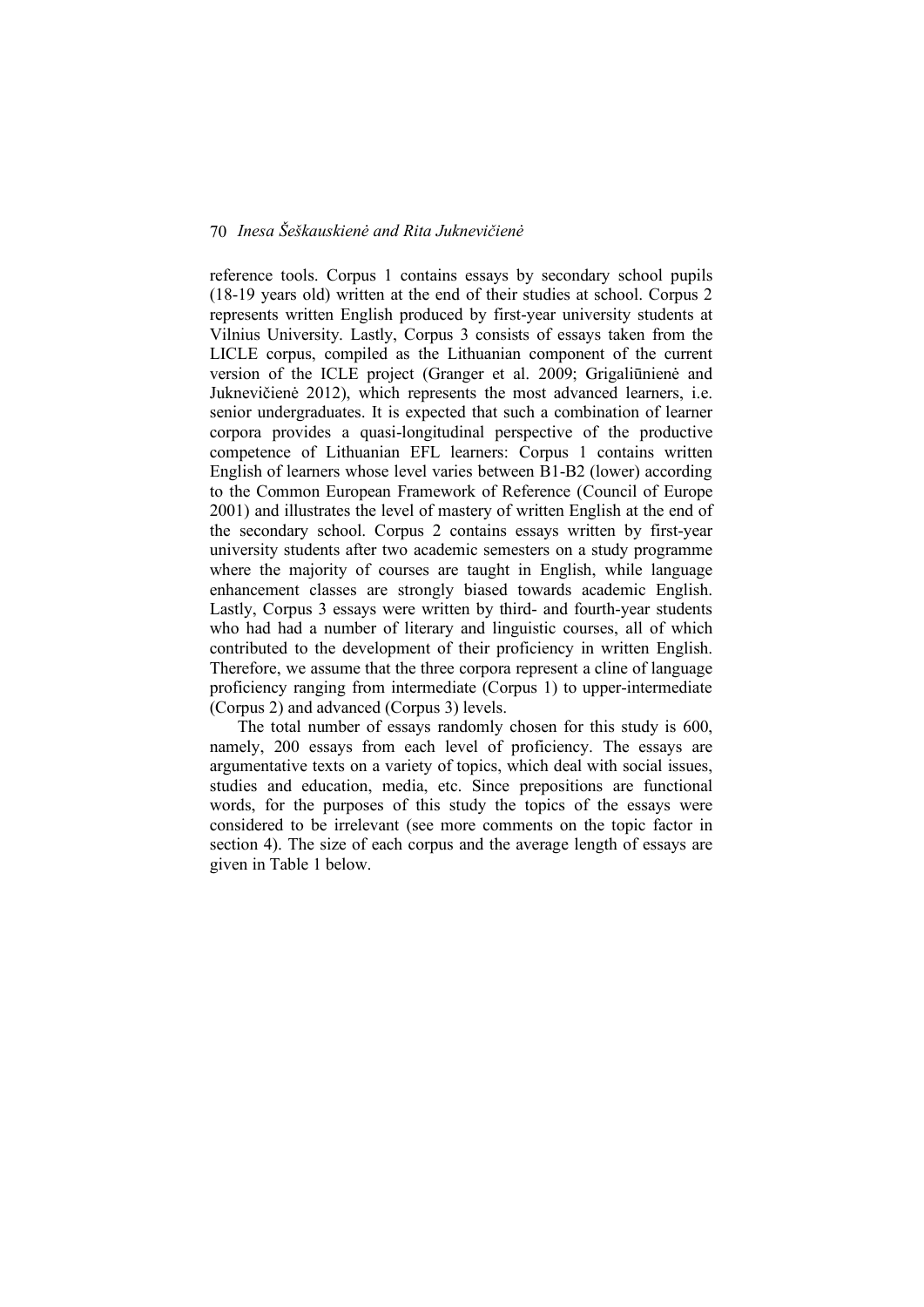|                                  | Corpus 1 | Corpus 2 | Corpus 3 |
|----------------------------------|----------|----------|----------|
| Number of<br>words               | 38,703   | 81,209   | 116,082  |
| Average essay<br>length in words | 194      | 406      | 580      |

Table 1. Corpora

The analysis of the data was carried out using #LancsBox (Brezina, McEnery, and Wattam 2015). The software was used to obtain frequencies of the two prepositions in each essay of the corpora (the Whelk function), while the KWIC tool was used to generate concordances of *in* and *on* which were later transferred to MS Excel for coding of prepositional meanings. All statistical tests and charts were computed with software R (R Core Team 2015).

#### *2.2. Targeted Prepositional Expressions*

In order to quantify the distribution of prepositional meanings in our samples, all instances of prepositions were extracted from the corpora and analysed for their senses<sup>1</sup>. Automatically generated concordances, however, were first manually revised in order to eliminate from the sample those cases which were considered to be irrelevant for this study; the reasons will be explained in the next paragraph.

When analysing prepositional expressions, it is important to take into account the fact that a large part of vocabulary is acquired by L2 learners in chunks. In this respect, prepositions are no exception. A number of studies demonstrate that certain idiomatic multi-word expressions with prepositions, e.g. *in addition to, on the other hand, in spite of*, are acquired as memorized chunks and not subjected to processing at the time of production (Boers and Lindstromberg 2012; Nattinger and DeCarrico 1992; Wray 2002, Wray 2008). They are usually introduced in EFL textbooks as distinct lexical units to be learned as ready-made

 <sup>1</sup> The terms *sense, meaning* and *usage type* in this paper are used interchangeably.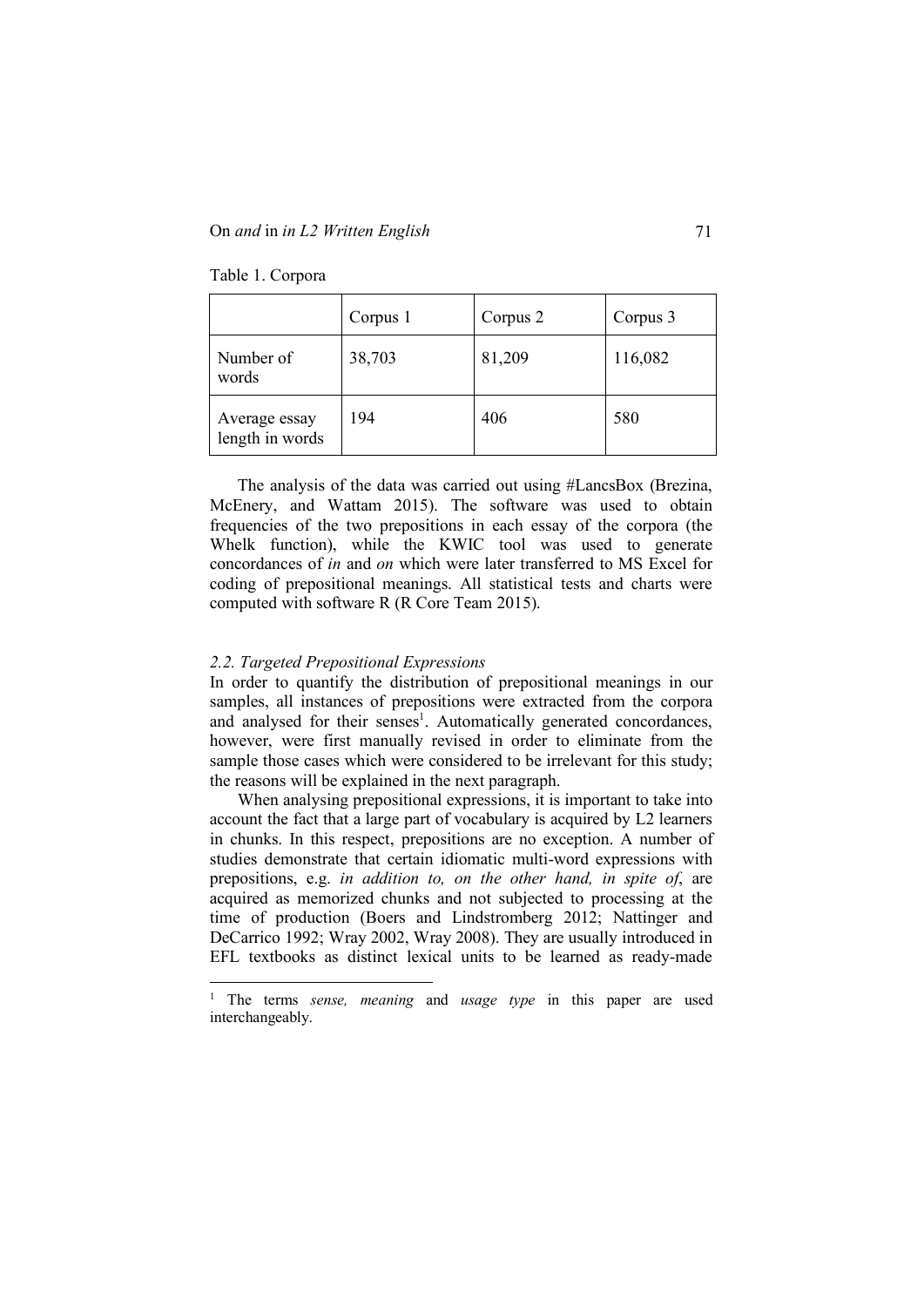phrases (e.g. Evans and Dooley 2008; Wildman and Hudson 2015). A similar degree of fixedness is characteristic of phrasal verbs, described as '[h]ighly idiomatic' in Quirk et al. (1985: 1163) and 'fully idiomatic' in Downing and Locke (2006: 342). Since the primary focus of this study is the learners' ability to process prepositional meanings rather than reproduce them in fixed chunks, a decision was taken to eliminate from the study sample such highly idiomatic expressions. A similar strategy was also employed in other studies of prepositions in L2 English (see Nacey and Graedler 2015; Nacey and Jensen 2017). Therefore, the following highly idiomatic expressions were excluded from the analysis: phrasal verbs (e.g. *give in*), fixed discourse markers (e.g. *on the other hand, in conclusion, in general*), complex words (prepositions, e.g. *in front of*, adverbials, e.g. *so on*). The remaining instances of *in* and *on*  irrespective of their correctness were taken for further analysis and, as shown below, coded for the senses they express.

#### *2.3. Coding of Prepositional Meanings*

The analysis of prepositional meanings partly draws on Tyler and Evans (2003) and Evans (2010). The model suggested for *in* and *on* by Evans (2010) was tested on our data. Adhering to the principles of motivated polysemy and using a corpus-based approach to data analysis, we identified different senses of the two prepositions. As it turned out from the early stages of analysis, the model of prepositional meanings proposed by Evans (2010) could not be used for L2 English as many senses identified by Evans were not represented in our sample. Moreover, our corpora contained such uses which are not covered by Evans' model but are numerous in learner English. Therefore, for the purposes of this study, a decision was taken to classify prepositional senses into such semantic categories which are present in our material and to modify the model proposed by Evans (2010), which turned out to be rather limited presumably because it has not been applied in the analysis of learner language. We explain our procedure in the following paragraphs.

The senses of *in* and *on* were categorized on a scale from the most concrete, as in *keep one's hands in the pockets* or *jump on the roof of a car*, to the most abstract, as in *contribute in many ways* or *disagree on certain aspects*. Also this categorization takes into account the semantics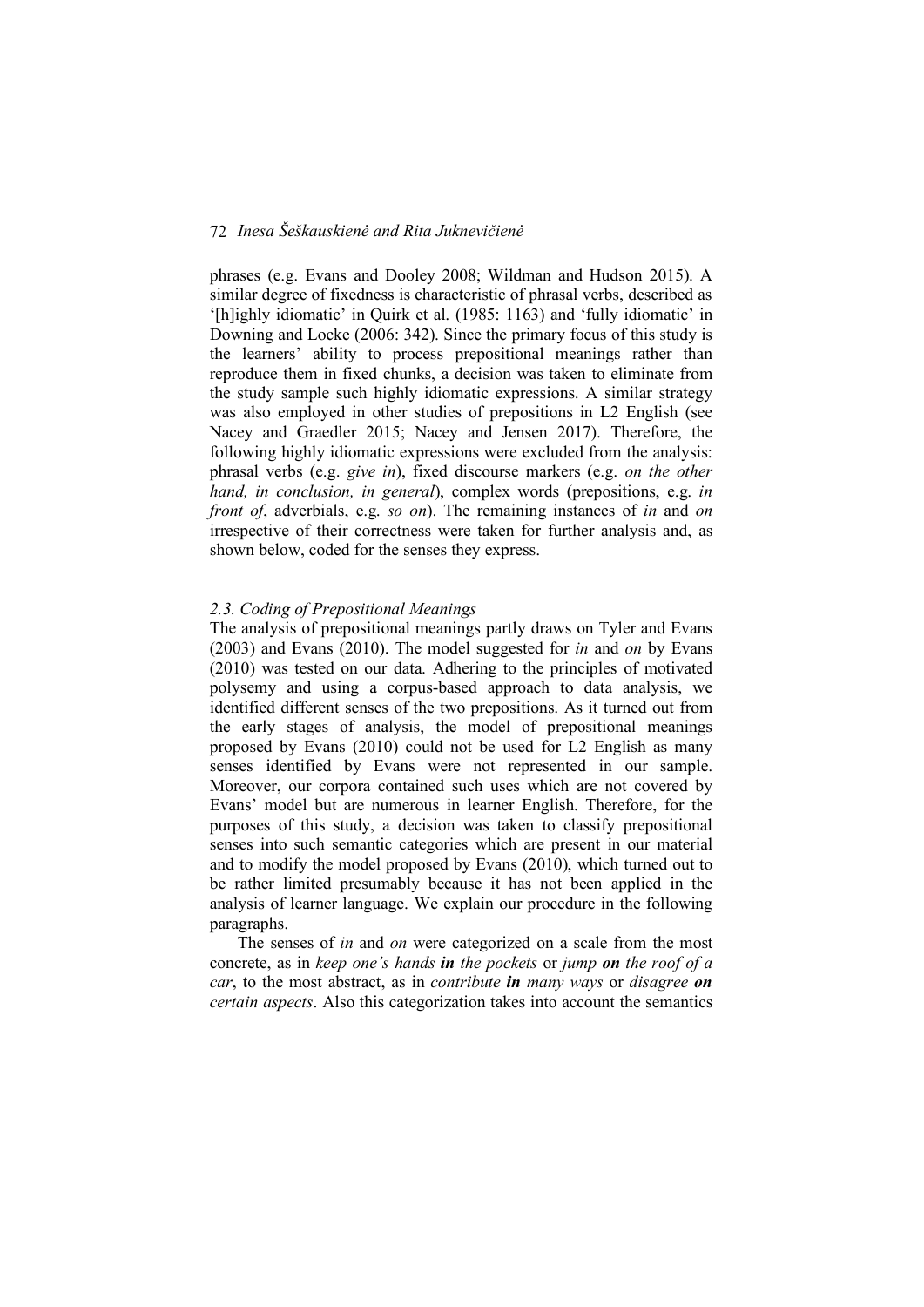of Figure and Ground as well as the lexical word which specifies the relation between the two elements and governs the prepositions. Examples (1)-(2) taken from Corpus 3 illustrate why the lexical words are relevant:

- (1) *(…) the scientific linguistic discourse has its roots in the circle of scientists of the British Academy of Science of Newton's day2 .*
- (2) *In the postmodern times the science lost its primary motivation, running in a circle, to give enough justification for itself (…).*

Both examples contain *in* used in combination with the noun *circle* but these are two different uses. The lexical word (*has its roots*) in (1) implies an abstract location, i.e. scientific community, whereas *in a circle* in example (2) is an expression of manner which is evident from the lexical verb *running* and which means 'moving in a circular trajectory'. As pointed out by Quirk et al. (1985: 1159), the lexical word in a multi-word expression governs the preposition 'in the sense that the preposition is selected by reason of the verb, rather than by independent semantic choice'. The same principle can be observed not only in the case of lexical verbs, but also in multi-word nouns and adjectives. The other reason for taking into account the lexical word is the special character of L2 English. Our data includes a number of diverging or nonstandard uses that are often impossible to map onto categories derived from native speaker language. As shown in the discussion, it is often the lexical word that makes the use of the prepositional expression unacceptable in English. Therefore, to be able to obtain a more finegrained picture of prepositional meanings in the language of non-native speakers, we decided to take into account not only the type of Figure and Ground and the relationship between them as they are understood by Tyler (2012), but also the lexical word (verb, noun or adjective) which predetermines the choice of the preposition.

The two authors of the paper first coded together 10% of the concordance lines of both prepositions in order to agree upon coding

 <sup>2</sup> Examples from the learner corpora are given in their original form.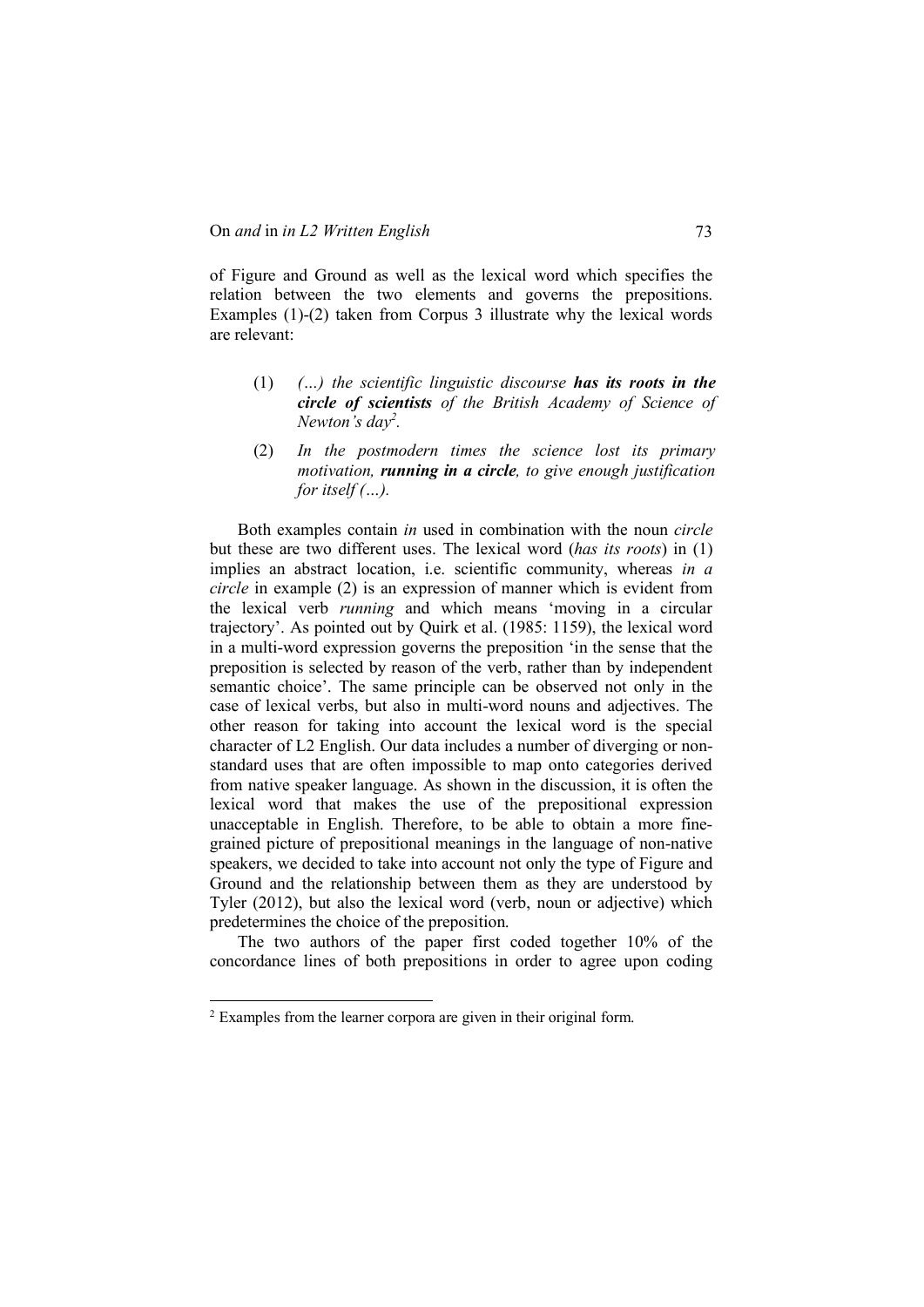criteria and interpretation of prepositional meanings. During the next stage we coded the samples individually after which the codes were compared and dubious cases discussed in order to reach a consensus. The resulting classification of prepositional meanings was revisited again after several months to run a second round of coding. The inter-coder reliability between the two rounds of coding was considered sufficient as only less than 5% of instances of prepositional meanings were coded differently and required additional discussion.

Based on contextual indicators, mainly the semantics of the lexical word, the semantics of Figure and Ground and the nature of their relationship, the following senses of *in* have been identified (listed in the order of increasing abstraction and illustrated by examples from our data; the senses are based on the idea of containment):

- 1. Expressing relation of physical enclosure/ containment, e.g. *a baby playing with a toy in his hands, dangerous animals deep in the sea, gases which accumulate in the air*.
- 2. Expressing relation of geographical location whereby physical areas such as countries, other territories are conceptualized as enclosures, e.g. *in my city, in a foreign country, in different parts of the world*.
- 3. Expressing relation of communicative nature whereby texts and other abstractions are conceptualized as enclosures, e.g. *articles in tabloid newspapers, knowledge provided in books, an interesting record in your CV*.
- 4. Expressing relation of social inclusion and belonging whereby social groups of people and social institutions are conceptualized as enclosures, e.g. *in my family, insecurity in the society, in the army*.
- 5. Expressing relation of mental and emotional nature whereby human mental and emotional states, activities, mental constructs, other abstractions (including time) are conceptualized as enclosures, e.g. *the evil lies in a human soul, evolution in attitudes, have difficulties in making new friends, it helps you in the future, keep in mind*.

The rationale behind the proposed five senses of *in* is based on the degree of abstraction of the prepositional senses established in our data.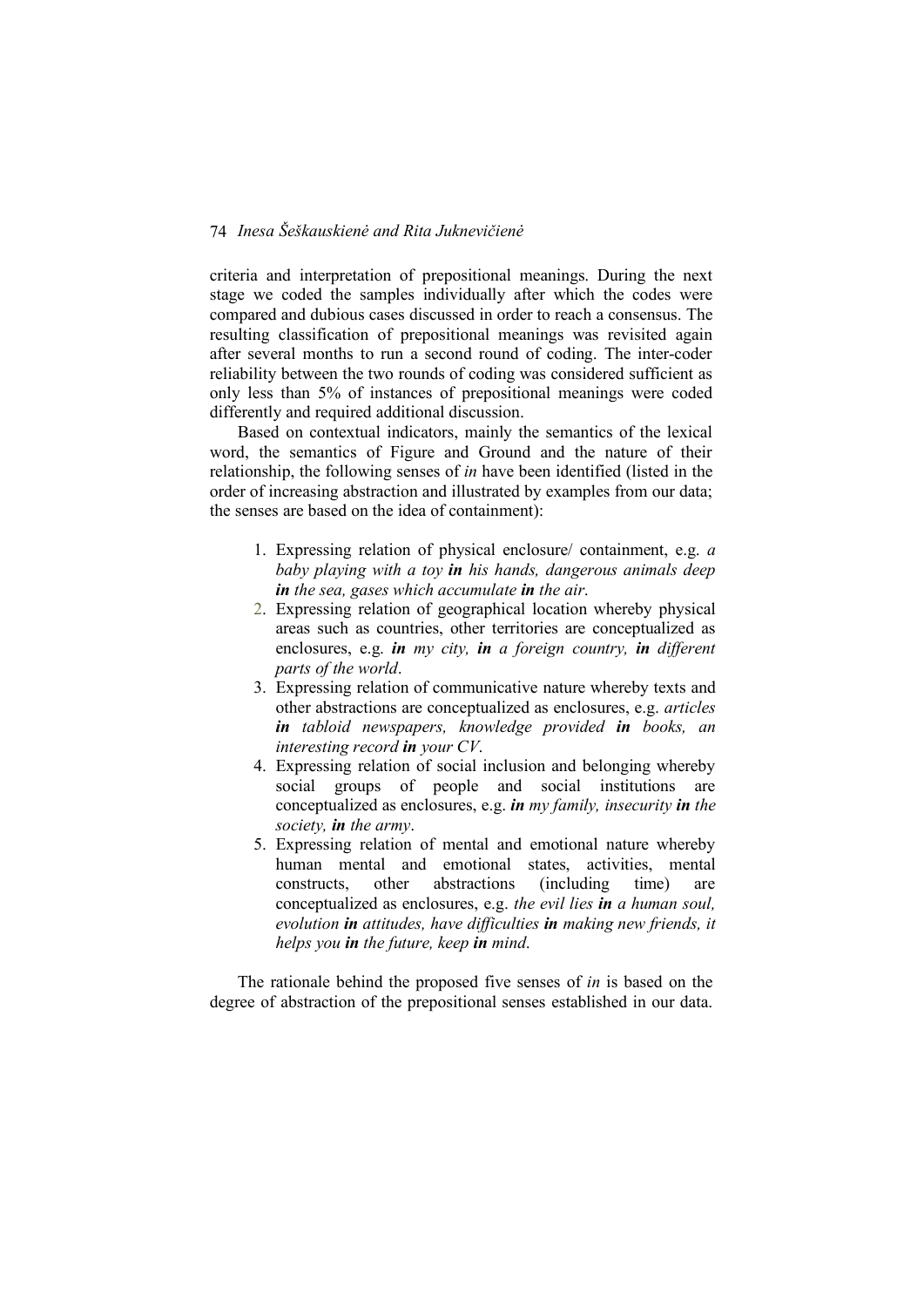The first sense is the most concrete as it expresses a location within a physically delimited object, i.e. *hand* or *sea*. The second sense also involves the physical aspect but, in contrast to the first one, the enclosing container here is a geographical region, usually, a country or part of the world, which we consider to be a more abstract notion than a container of physical material relevant in the first sense. The third sense denotes a special type of enclosure which can refer both to concrete (*a book*) and abstract (*discourse, knowledge*) Grounds. In our data, the dominating Figures used in combination with Grounds expressing communicative textual notions were abstract, e.g. *ideas*, *information*, *knowledge*, *message*, *ideas*. Similarly, the fourth sense involves no less abstract Grounds, e.g. *army*, *family*, *society* or *university*. Lastly, the fifth sense comprises temporal and other highly abstract expressions (*in the future, in making new friends*) where enclosure is not necessarily evoked in the first place but is derivable through mental reasoning. The proposed list of senses should be viewed as a result of corpus-based analysis of authentic L2 learner English data.

The following senses of *on* have been identified (listed in the order of increasing abstraction; the senses are based to a large extent on the idea of support):

- 1. Expressing relation of physical support between objects and/or areas, e.g. *land on your feet, be on the top of their dream car, selling drugs on streets*.
- 2. Expressing relation of communicative nature whereby objects/entities of virtual reality and communication are conceptualized as providing support, e.g. *chat on a foreign forum, information on the internet, broadcast on TV*.
- 3. Expressing relation of social nature whereby people performing different social functions are conceptualized as providing support, e.g. *the essay will concentrate on students, to waste money on recruits.*
- 4. Expressing relation of mental and emotional nature whereby human activities, emotions, other abstractions (including time) are conceptualized as providing support, e.g. *based on love, life depends on parents' mood, emphasis is put on the fact, on holidays*.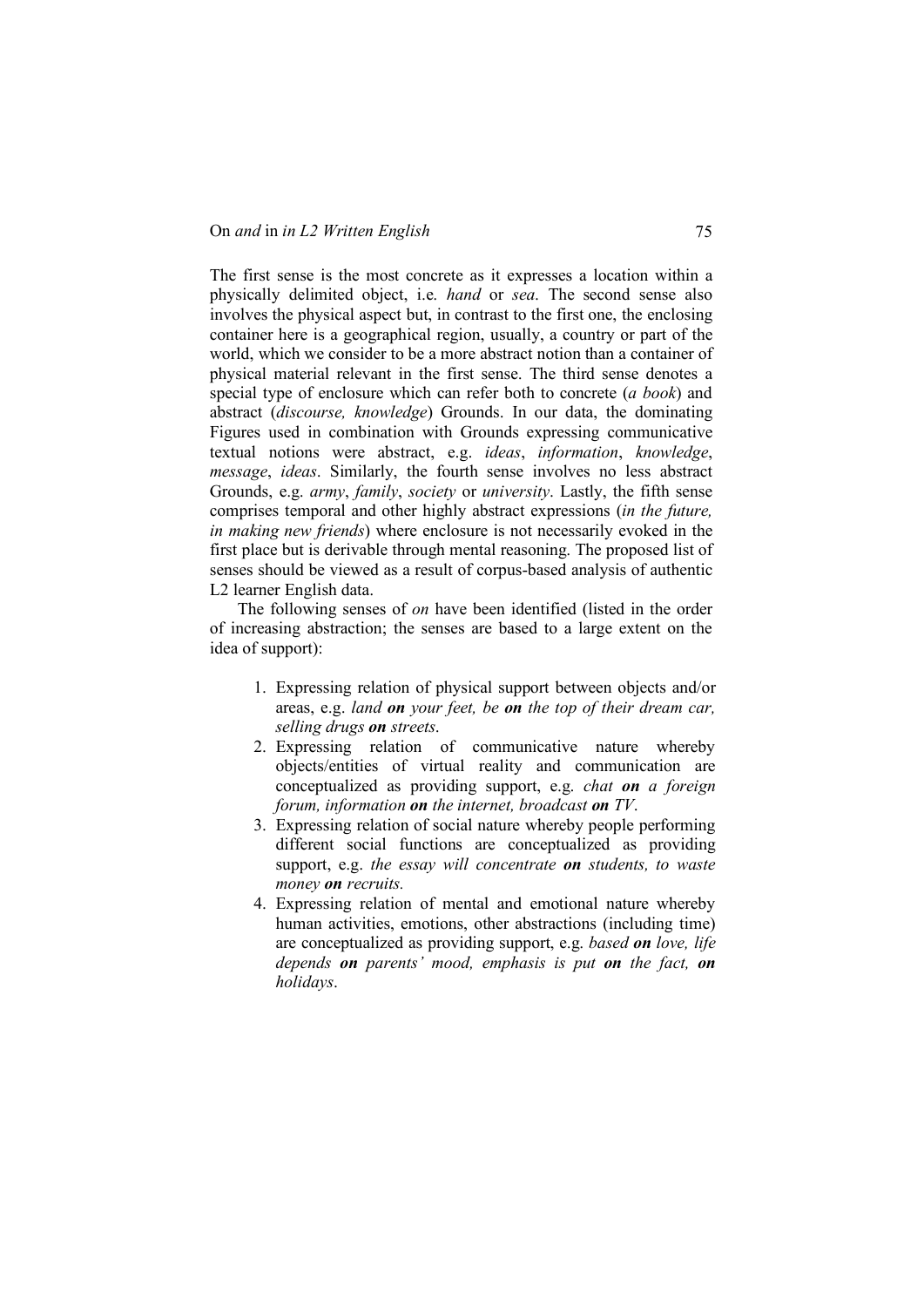Starting with the idea that the prototypical concrete sense of *on* denotes the relationship of physical support, we ascribed to the most concrete first sense such cases where physicality of Figure and Ground are most evident. Similarly to the description of *in*, a large group of instances occurring in our corpora involved nominal Grounds which refer to communicative notions which was the basis for the distinction of the second sense. A higher level of abstraction, in our opinion, characterizes such Figures and Grounds where the latter denote social roles in society which are included in the third sense. The fourth sense comprises the most abstract Figures and Grounds, mostly based on mental concepts. The four types of senses of *on* established by using the corpus-based approach, as argued above, reflect uses of *on* in our data and may not represent all possible senses of the preposition in natural English. Yet the approach used here provided comparable data which was necessary for this study.

The above models are the result of a consistent application of the principles mentioned in section 2.3 and partially overlap with the ones suggested by Tyler and Evans (2003; see also Evans 2010) mostly based on native speaker intuition. Both models—ours and the one proposed by Tyler and Evans—demonstrate the same tendency in terms of semantic (non-)congruence with the prototypical means of expression in Lithuanian (for a more detailed comparison of the models see section 4).

### *3. Results*

Overall frequencies of the two prepositions (tokens) are given below in Table 2. The primary revision of concordance lines and elimination of highly idiomatic expressions resulted in 1,013 deletions (224 tokens from Corpus 1; 340 from Corpus 2; 449 from Corpus 3). The resulting data set consisted of 2,268 types (3,628 tokens) of *in* and 502 (635) tokens of *on*. We considered an instance of use to be a type if it had a unique combination of Figure, Ground and the lexical word through which the two elements are related. For example, *Quality of studies depends on the university* and *Your future depends on how much money you have* were treated as two distinct types because they have different realisations of Figure and Ground even though the lexical verb (*depend*) is the same.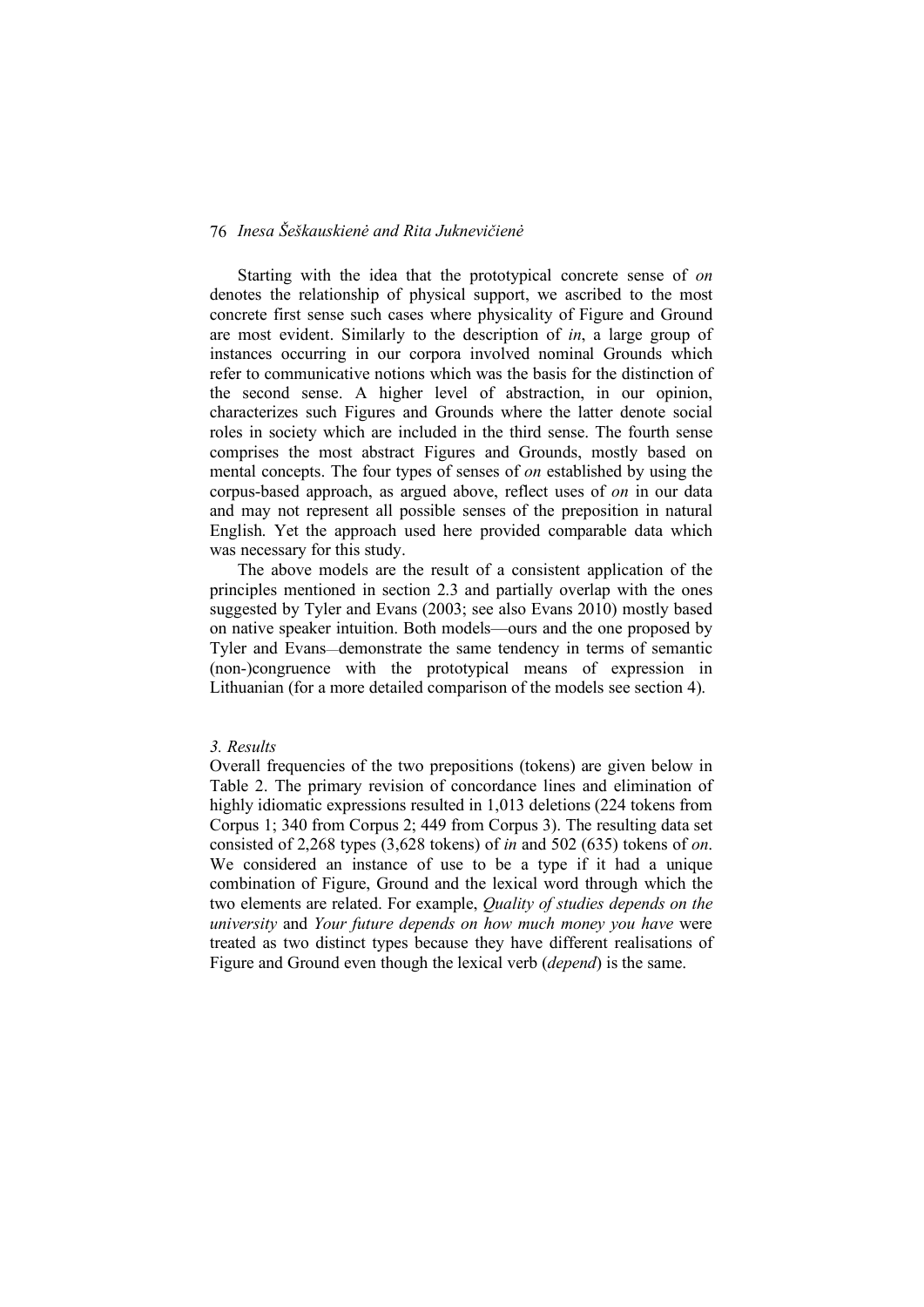|           | Corpus 1          | Corpus 2        | Corpus 3          |
|-----------|-------------------|-----------------|-------------------|
| IN tokens | 706 (norm. 18.24) | $1,222$ (15.04) | $1,711$ $(14.74)$ |
| ON tokens | 36(0.93)          | 271(3.34)       | 330 $(2.84)$      |

Table 2. Absolute and normalised\* frequencies of *in* and *on* in the corpora

\*Normalised per 1,000 words

Measures of the central tendency and dispersion of the two prepositions (Table 3 and Figures 1.1 and 1.2) show that the distribution of both prepositions across the three corpora is different. It is obvious that *in* is more frequent than *on* across all corpora, which is evidenced by medians and means. While the average frequency of *in* steadily increases from Corpus 1 to Corpus 3, the tendency for the distribution of *on* shows a less prominent change in the average frequency.

To compare variability of preposition frequencies in each corpus, we used the interquartile range (IQR) as a measure of dispersion, because the data does not meet the assumption of normal distribution. The IQR statistics suggests that all three corpora are more heterogeneous in terms of frequencies of *in* and more homogeneous for the frequencies of *on*. In other words, the frequency of *in* in individual essays varies much more than the frequency of *on* does. Corpus 1, which represents the lowest proficiency level in this study, shows no variation in the frequencies of *on* at all whereas the other two corpora have minimal variability. In order to test whether the variation of frequencies among the three corpora for each of the prepositions is significantly different, we used the alternative one-way ANOVA test which confirmed that the corpora are significantly different for both prepositions (IN:  $F=8.83$ ,  $df=1$ ,  $p < 0.001$ ; ON: F=30.39, df=1,  $p < 0.0001$ ).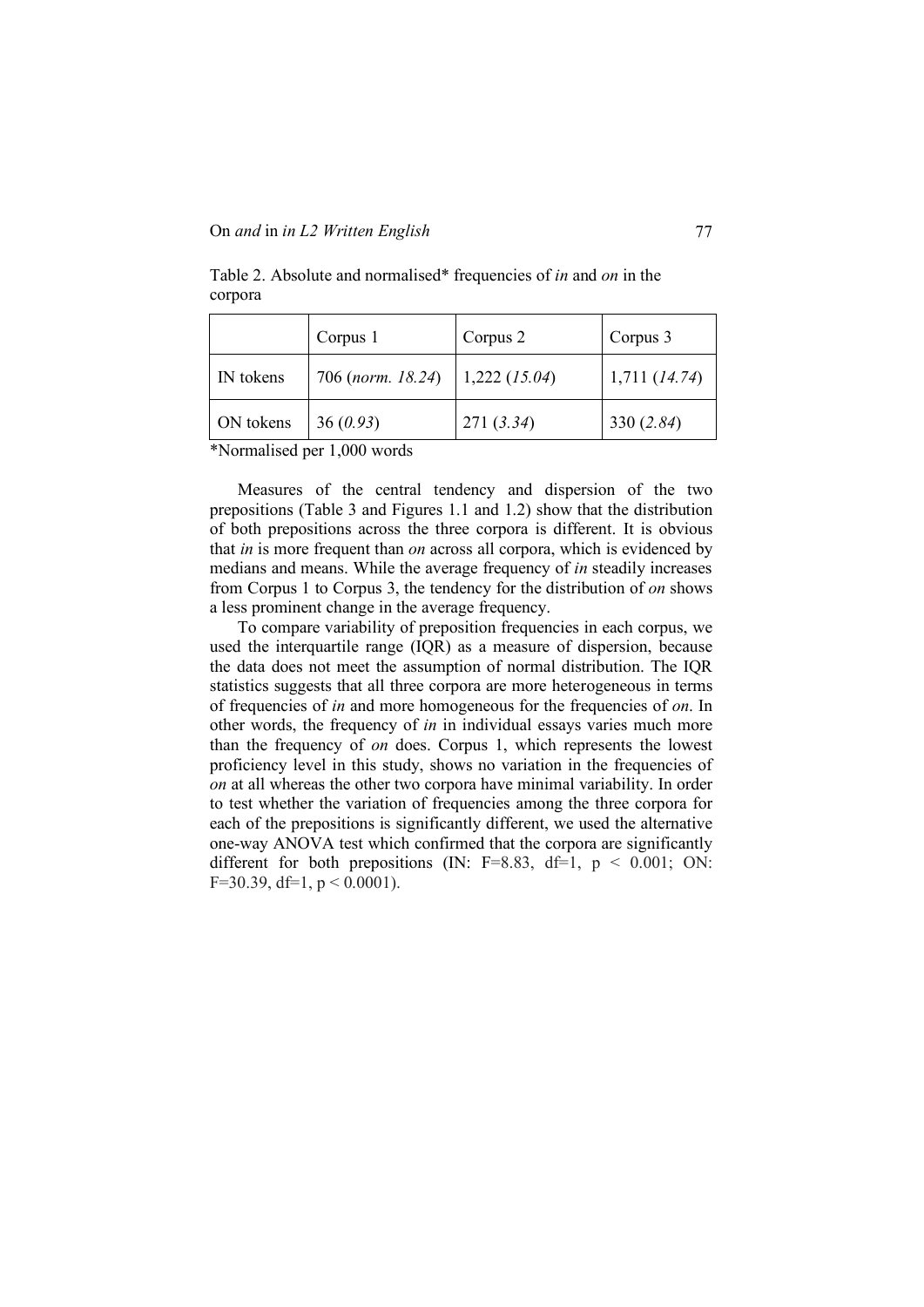|            | Table 3. Distribution of <i>in</i> and <i>on</i> : measures of central tendency and |  |  |  |  |
|------------|-------------------------------------------------------------------------------------|--|--|--|--|
| dispersion |                                                                                     |  |  |  |  |

|          | Median | Mean | <b>IQR</b>       |  |  |  |
|----------|--------|------|------------------|--|--|--|
|          | IN     |      |                  |  |  |  |
| Corpus 1 | 3.00   | 3.59 | 3                |  |  |  |
| Corpus 2 | 6.00   | 6.16 | 5                |  |  |  |
| Corpus 3 | 8.00   | 9.00 | 6                |  |  |  |
| ON       |        |      |                  |  |  |  |
| Corpus 1 | 0.00   | 0.21 | $\boldsymbol{0}$ |  |  |  |
| Corpus 2 | 1.00   | 1.4  | $\overline{2}$   |  |  |  |
| Corpus 3 | 1.00   | 1.73 | 3                |  |  |  |



Figure 1.1: Frequencies of *in* per corpus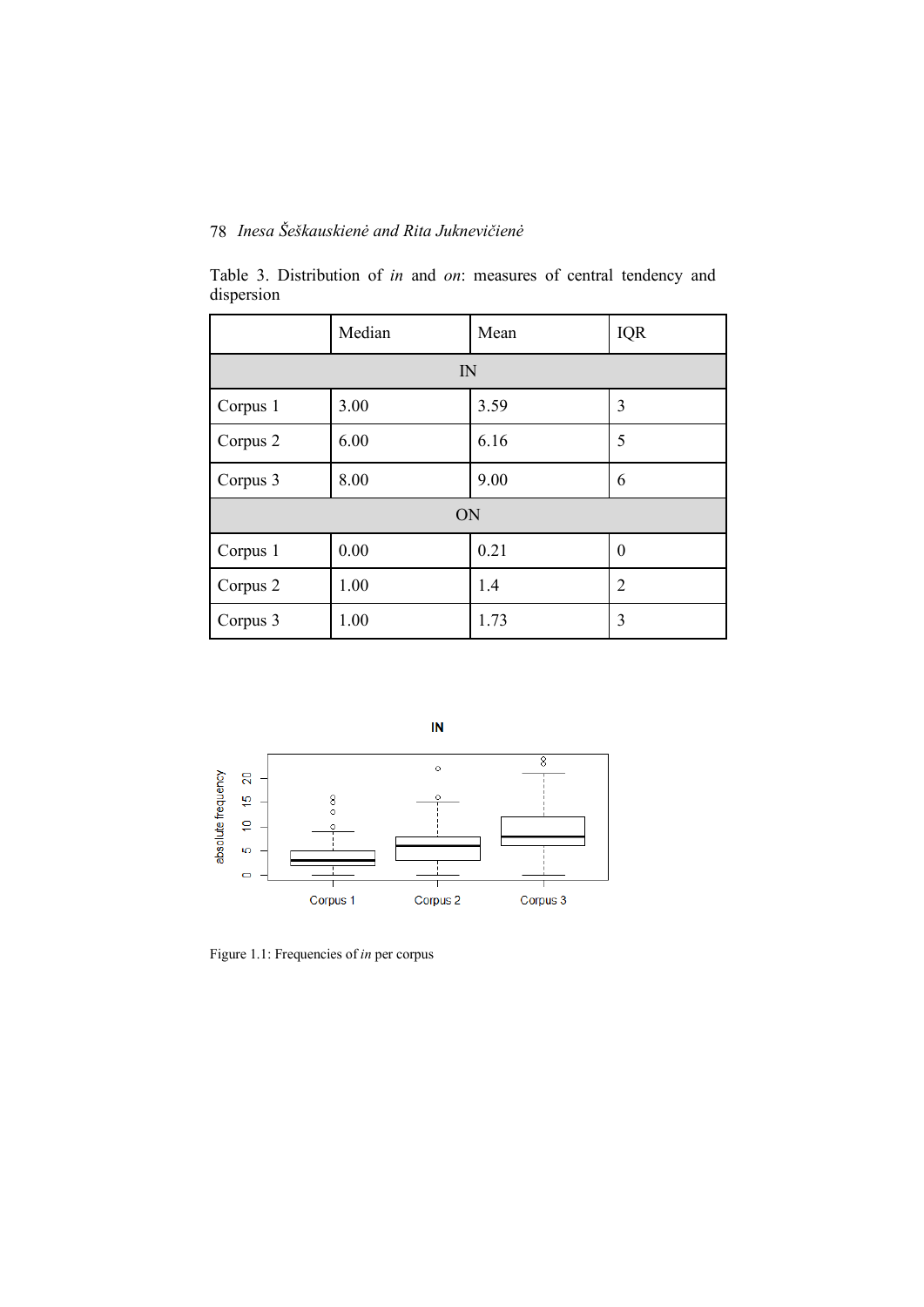

Figure 1.2: Frequencies of *on* per corpus

The next step of the quantitative analysis was establishing whether the distributions of prepositional meanings depend on the proficiency level of learners. Figures 2.1 and 2.2 below show the relative frequencies of different senses of *in* and *on* in our data.



Figure 2.1: Distribution of the prepositional meanings of *in* across the corpora (in percentages)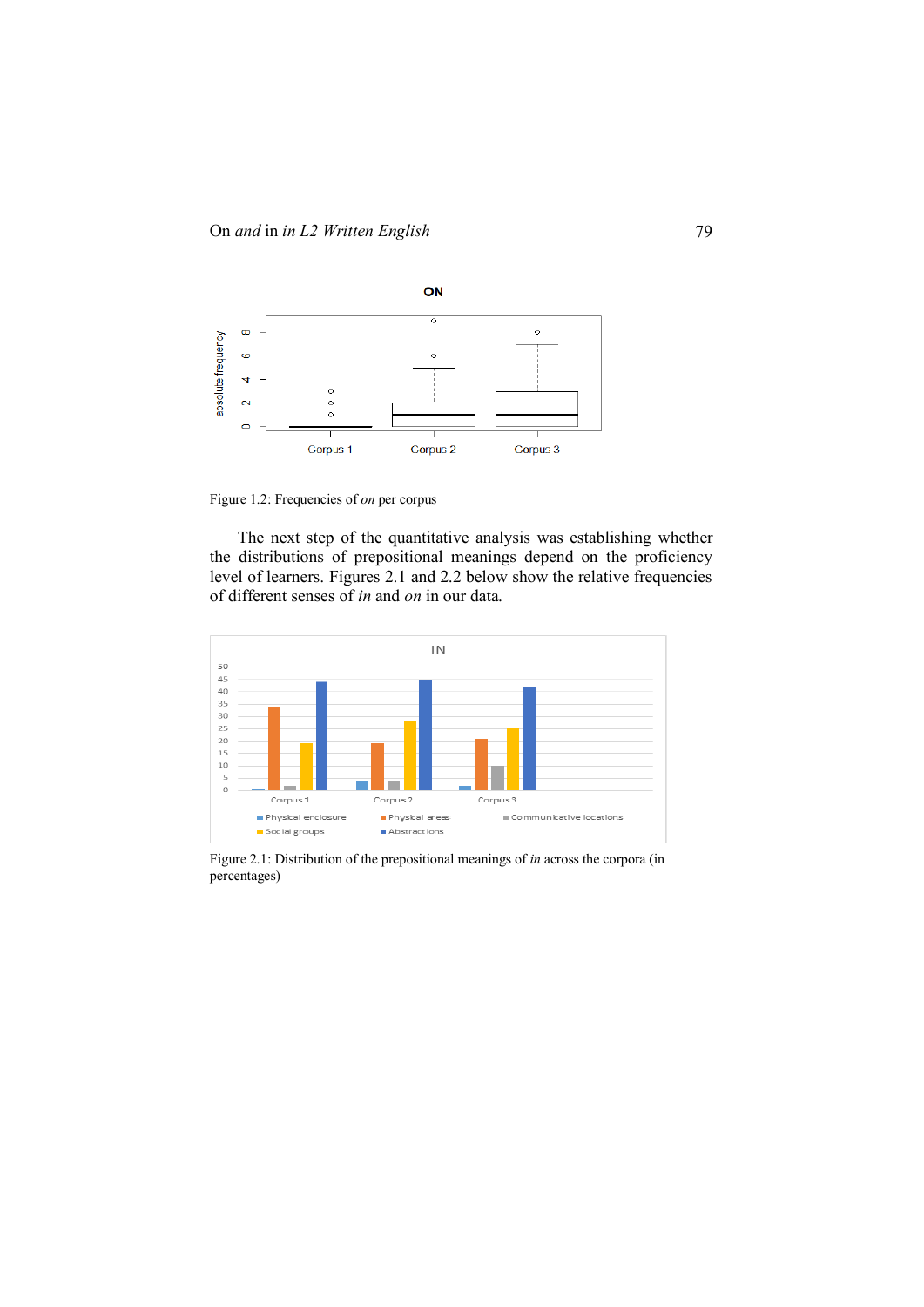



Figure 2.2: Distribution of the prepositional meanings of *on* across the corpora (in percentages)

To check the (in)dependence of prepositional senses and the level of learners' proficiency,  $\chi^2$  test was run. It showed that the distribution of senses of *in* in the three corpora differs significantly (x-squared = 77.211,  $df = 8$ , p-value = 1.778e-13), yet the effect size is small (Cramér's V = 0.13). In contrast, the result for the distribution of *on* senses in the three corpora does not reach statistical significance (x-squared =  $9.0543$ , df = 6, p-value =  $0.1705$ ; the effect size is small: Cramér's V = 0.123). Therefore, as the learners' proficiency develops, we observe a significant change in the distribution of *in* senses whereas the patterning of *on* senses does not vary to the same extent. In other words, the statistical tests suggest that the distribution of senses of *in* in learner corpora correlates with the proficiency level but no such dependence has been established in the case of *on*. Yet the small effect sizes do not allow us to generalize that these differences would be applicable to a different data sample. Insights from the qualitative analysis presented in the Discussion section provide a more detailed picture of how prepositional meanings manifest cross-linguistic challenges to EFL learners.

#### *4. Discussion*

The quantitative analysis showed that our corpora are more heterogeneous in terms of frequencies of *in* and more homogeneous for the frequencies of *on.* In other words, the number of instances of *in* per essay varies more than it does for the preposition *on*. The data shows that the learners make use of a wider range of expressions with *in*. While in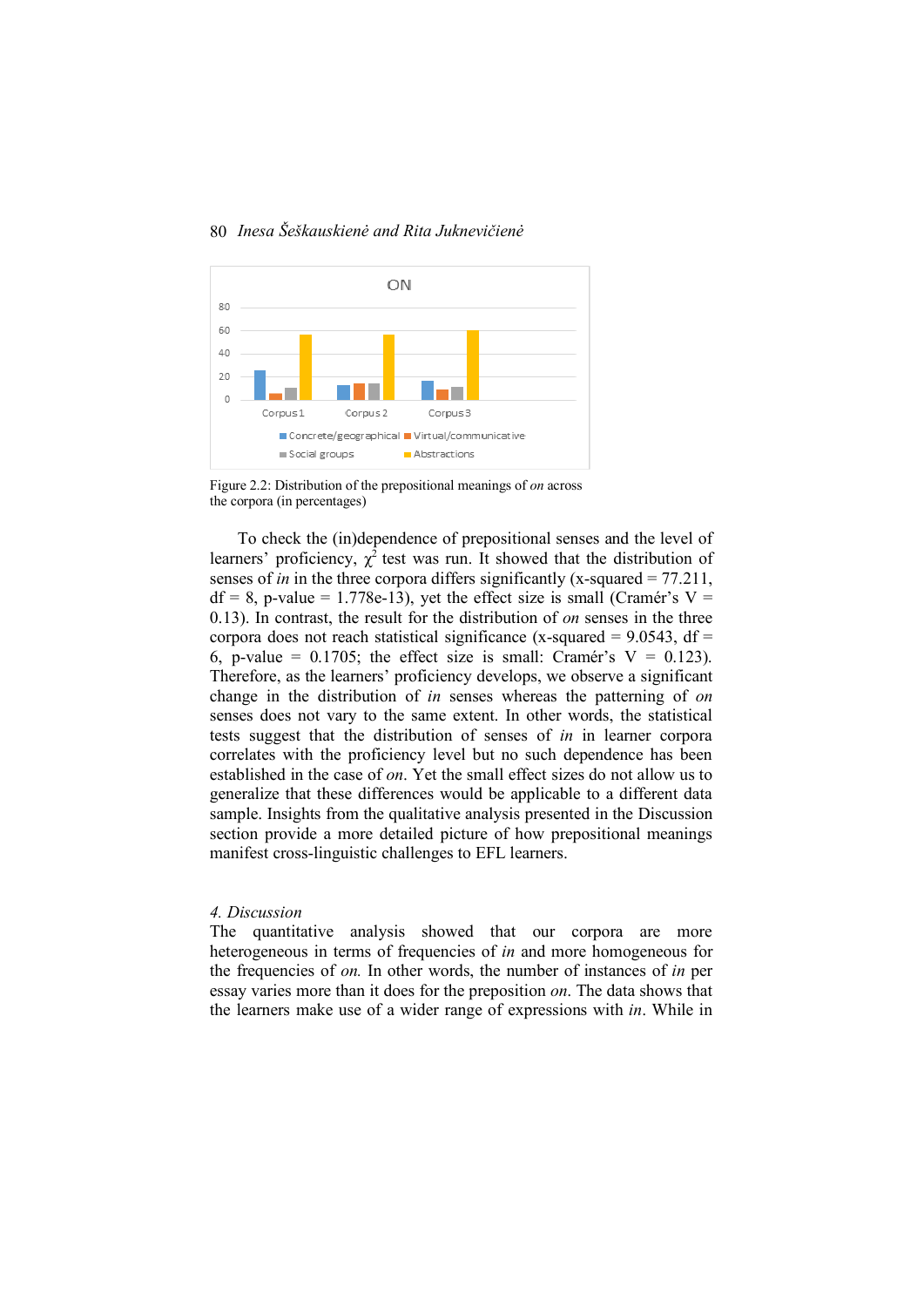some essays of our sample *in* occurs more than 20 times, the frequencies of *on* in the data vary between 0-2 occurrences per essay. We argue that this could be explained by the fact that senses of *in* have more regular correspondences with the learners' L1 than *on*. In our analysis we relied on a revised model of polysemy based on the PPM suggested by Tyler and Evans (2003) and Evans (2010).

In his analysis of *in*, Evans (2010: 232–240) posits enclosure as a central concept characterized by the spatio-geometric components of interior, boundary and exterior. *In* is associated with three other functional categories: Location with Surety, Occlusion and Affecting conditions, which could be regarded as senses of *in* (see Table 4 below)*.* The first sense is central and the others are treated as derived from it.

Table 4. The English *in* (based on Evans 2010) and its congruence with the Lithuanian locative case

|                | illustrative<br>Sense and<br>example in English                                                | $C*or$<br>$N-C**$ | Lithuanian translation                                                                                                     |
|----------------|------------------------------------------------------------------------------------------------|-------------------|----------------------------------------------------------------------------------------------------------------------------|
| 1              | Enclosure as containment:<br>kitten in the box.                                                | $\mathcal{C}$     | kat-ė dėž-ėje<br>cat-NOM.SG box-LOC.SG                                                                                     |
| $\overline{2}$ | Location with surety:<br>umbrella in hand.                                                     | C                 | skėt-is rank-oje<br>umbrella-NOM.SG hand-<br>LOC.SG                                                                        |
| 3              | Occlusion: in prison, in a<br>safe.                                                            | C                 | kalėjim-e jail-LOC.SG<br>seif-e safe-LOC.SG                                                                                |
| 4a             | Affecting condition: prevail-<br>ing (natural) conditions: in<br>dust, in the dark.            | $\mathcal{C}$     | dulkės-e dust-LOC.PL;<br>tams-oje darkness-LOC.SG                                                                          |
| 4b             | Affecting condition:<br>physiological state: the cow<br>is in milk; the woman is in<br>labour. | $N-C$             | karv-ė duod-a pien-ą<br>cow-NOM.SG<br>give-PRS.3 milk-ACC.SG<br>moter-is stangin-a-si<br>woman-NOM.SG<br>strain-PRS.3-REFL |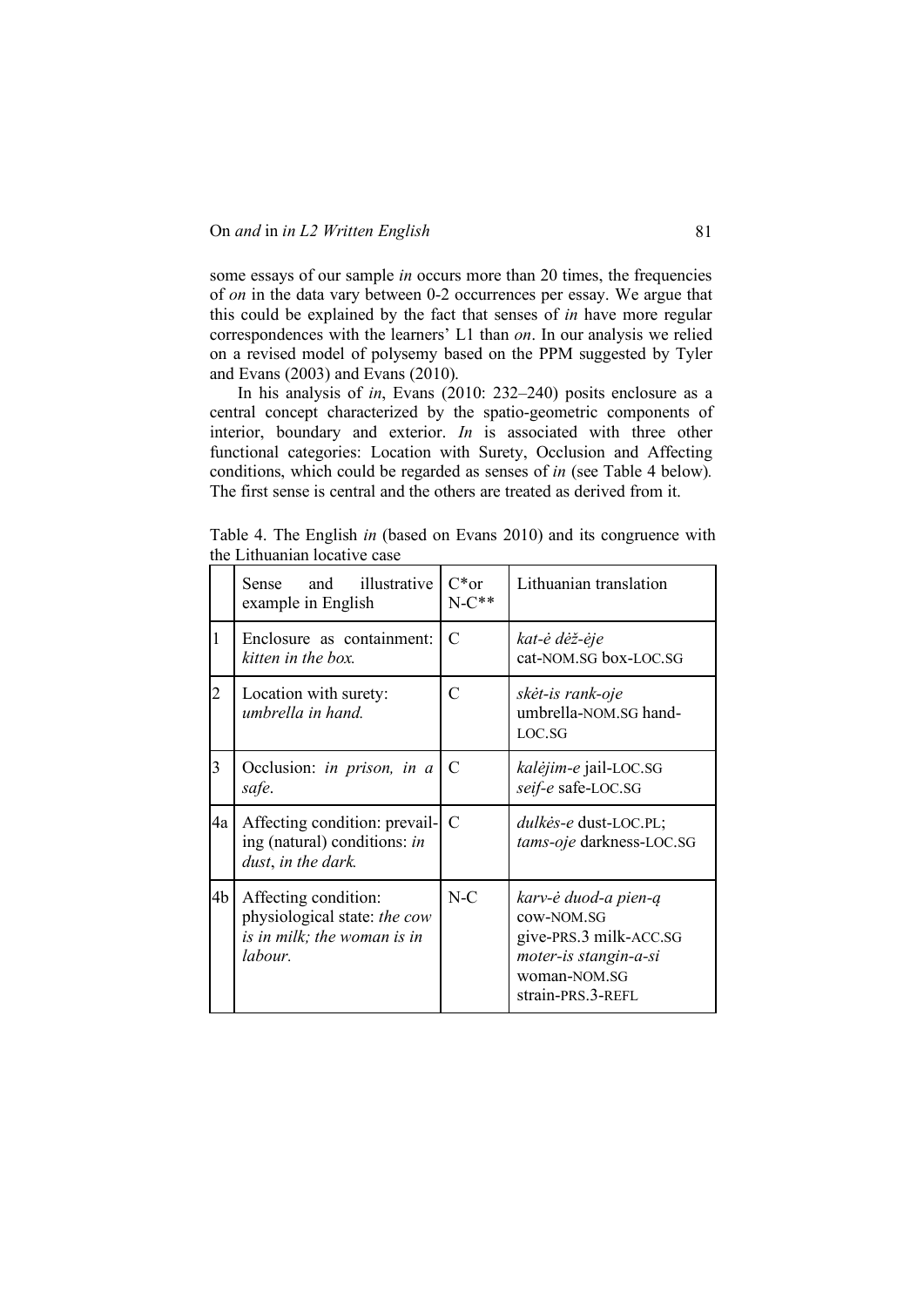| 4c | Affecting condition: psycho- N-C<br>somatic state, subjective/<br>internal state: in love, in<br>shock, in pain. |       | <i>j</i> -si-myl-ėj-ęs<br>into-REFL-love-<br>PTCP.ACT.PST-NOM.SG.M<br>sukrės-t-as<br>shock-PTCP.PASS.PST-<br>NOM.SG.M<br>jauč-iant-is skausm-ą<br>feel-PTCP.ACT.PRS-<br>NOM.SG.M pain-ACC.SG |
|----|------------------------------------------------------------------------------------------------------------------|-------|----------------------------------------------------------------------------------------------------------------------------------------------------------------------------------------------|
| 4d | Affecting condition: socio-<br>interpersonal state, external-<br>ly maintained state: in debt.                   | $N-C$ | $tur$ -int-is skol- $\mu$<br>have-PTCP.ACT.PRS-<br>NOM.SG.M debt-GEN.PL                                                                                                                      |
| 4e | Affecting condition:<br>professional state: he is in<br>banking.                                                 | $N-C$ | j-is dirb-a bankininkyst-ėje<br>he-NOM.SG work-PRS.3-<br>banking-LOC.SG                                                                                                                      |

\* C—Congruent; \*\* N-C—non-congruent

Table 4 above also demonstrates the extent to which the senses of the English *in* can be treated as semantically congruent to the senses of the Lithuanian locative case. *In* is the most salient means of expressing containment, which, apparently, is also the central sense of the locative case in Lithuanian. The first three senses of *in* are congruent with the senses of the Lithuanian locative. The fourth sense, subsuming five types of affecting conditions in the model suggested by Evans, in Lithuanian is mostly rendered through other means, except for natural conditions (4a). The same tendency is preserved in our model: the first four senses are congruent with the Lithuanian locative and the fifth is non-congruent (see Table 5 below). We therefore, claim that the English *in* and the Lithuanian locative demonstrate a high degree of cross-linguistic congruence.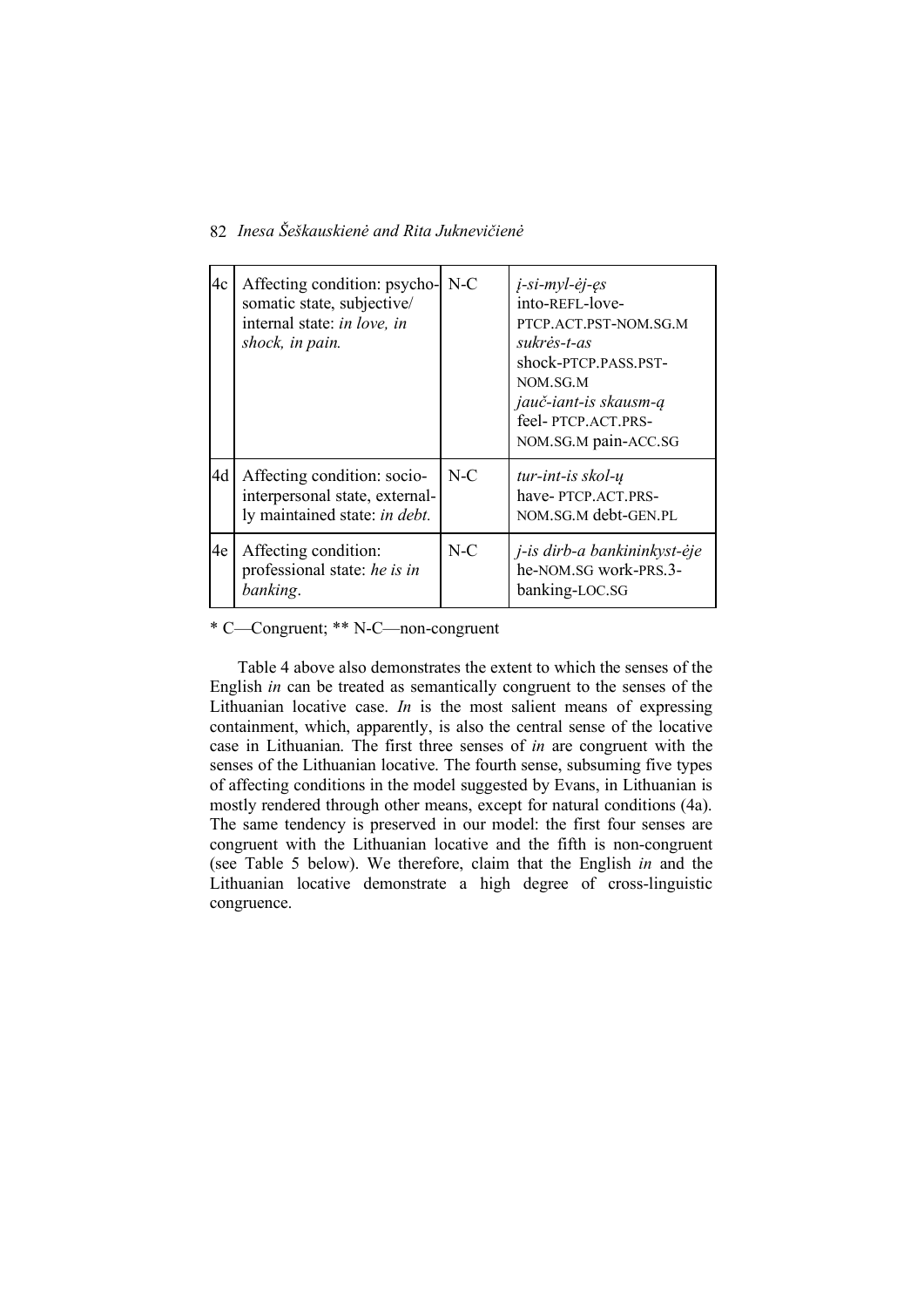Table 5. Proposed model of congruence of the English *in* and the Lithuanian locative case

|                | Sense and illustrative<br>example in English                                                                               | $C^*$ or<br>$N-C**$ | Lithuanian translation                                                                                                                                                        |
|----------------|----------------------------------------------------------------------------------------------------------------------------|---------------------|-------------------------------------------------------------------------------------------------------------------------------------------------------------------------------|
| 1              | Enclosure as containment:<br>toy in his hands.                                                                             | $\overline{C}$      | žaisl-as jo rank-ose<br>toy-NOM.SG he-GEN.SG<br>hand-LOC.PL                                                                                                                   |
| 2              | Geographical location: in my<br>city.                                                                                      | $\mathcal{C}$       | savo miest-e<br>my/his/her city-LOC.SG                                                                                                                                        |
| 3              | Enclosure of communicative<br>nature: <i>articles in</i><br>newspapers.                                                    | $\mathcal{C}$       | straipsn-iai laikrašč-iuose<br>article-NOM.PL newspaper-<br>LOC PL                                                                                                            |
| $\overline{4}$ | Social inclusion or<br>belonging: in my family.                                                                            | $\overline{C}$      | savo šeim-oje<br>my/his/her family-LOC.SG                                                                                                                                     |
| 5              | Mental and emotional states<br>conceptualized as enclosures:<br>evolution in attitudes,<br>difficulties in making friends. | $N-C$               | požiūr-ių evoliucij-a<br>attitude-GEN.PL evolution-<br>NOM.SG<br>sunkum-ai su-si-rand-ant<br>draug-ų<br>difficulty-NOM.PL PFV-<br>REFL-find-PTCP.PRS friend-<br><b>GEN.PL</b> |

\* C—Congruent; \*\* N-C—non-congruent

The preposition *on*, as seen in the analysis below, is different in that it manifests much less congruence. According to Evans (2010: 240–243), it primarily posits the geometric parameter of contact and the functional parameter of support as the main elements constituting its central sense. Two more functional categories provide the basis for other senses: means of conveyance and supporting pivot. In addition, the preposition *on*  expresses non-physical support of seven varieties: dependency, psychological support, rational/epistemic support and active state. All of them with their illustrative examples from Evans (2010) are given in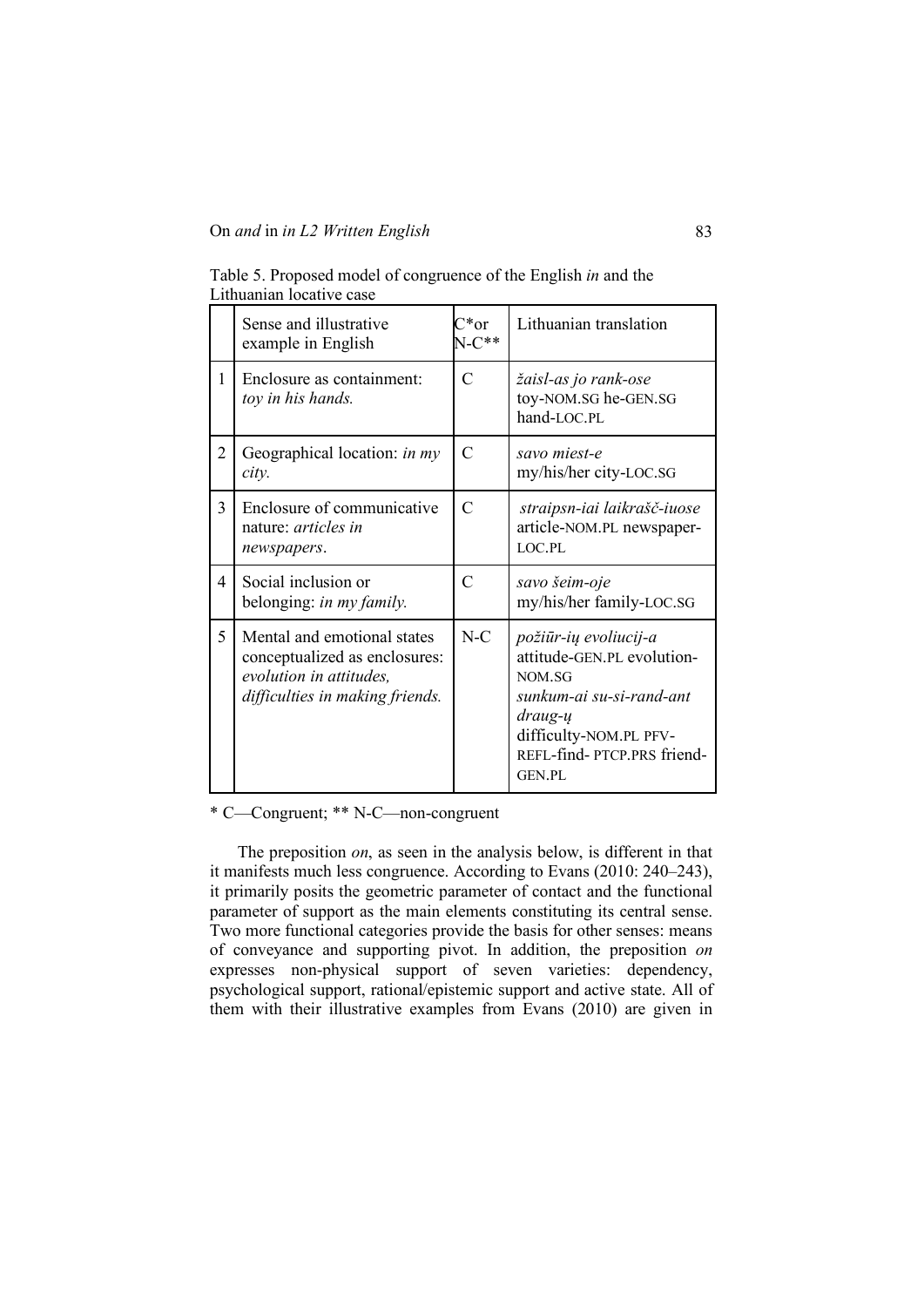Table 6, with the first case referring to the central sense. As seen in the table, in Lithuanian, the preposition *on* in a physical sense of support is prototypically rendered as the preposition *ant* with the Genitive case. It is the only sense which has been identified as congruent. None of the other senses manifest congruence with the English *on.* Our model (Table 7) puts forward support as the main idea underlying the central sense of *on.*  This is in line with experimental research carried out by Jamrozik and Gentner (2011). Further senses are based on the idea of support; however, the non-congruence between the English preposition *on* and the Lithuanian preposition *ant* is also obvious: of four senses of the English *on*, only the first, the physical sense of support, is congruent with the Lithuanian *ant*. Therefore, the degree of congruence between Lithuanian and English is considerably lower for *on* and its equivalents. The preposition *in* with many more congruent forms in Lithuanian is used by the learners more frequently than the one whose senses do not have regular correspondences in the learners' mother tongue.

|   | Sense and illustrative<br>example in English                   | $C*or$<br>$N-C**$ | Lithuanian translation                                                                    |
|---|----------------------------------------------------------------|-------------------|-------------------------------------------------------------------------------------------|
| 1 | Contact and support: <i>apple</i><br>on the table.             | C                 | obuol-ys ant stal-o<br>apple-NOM.SG on table-GEN.SG                                       |
| 2 | Means of conveyance: on<br>foot; on a bus.                     | $N-C$             | <i>pėsč-iomis</i> walking-ADV<br><i>autobus-u</i> bus-INS.SG                              |
| 3 | Supporting pivot: earth on<br><i>its axis</i> .                | $N-C$             | žem-ė suk-a-si aplink savo aš-į<br>earth-NOM.SG turn-PRS.3-REFL<br>around its axis-ACC.SG |
|   | 4a Non-physical support:<br>dependency: she is on the<br>pill. | $N-C$             | ji vartoj-a tablet-es<br>she-NOM.SG use-PRS.3 pill-<br>$ACC.$ PL                          |

Table 6. The English *on* (based on Evans 2010) and its congruence with the Lithuanian preposition *ant*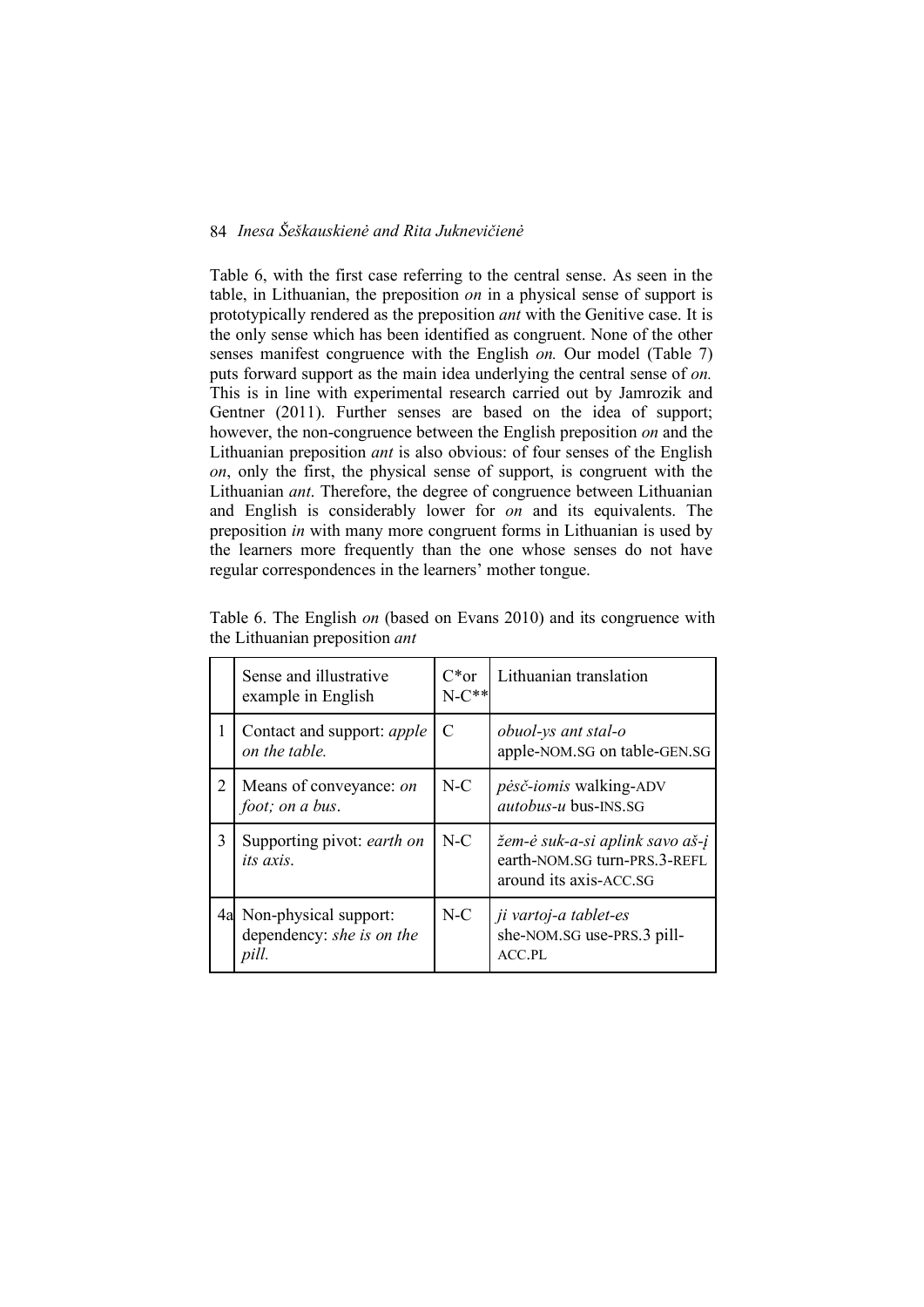| 4 <sub>b</sub> | Non-physical support:<br>psychological support: rely<br>on somebody.        | $N-C$ | pa-si-kliau-ti k-uo nors<br>PFV-REFL-rely-INF somebody-<br><b>INS.SG</b>              |
|----------------|-----------------------------------------------------------------------------|-------|---------------------------------------------------------------------------------------|
| 4c             | Non-physical support:<br>rational/epistemic support:<br>on purpose.         | $N-C$ | siek-iant tiksl-o<br>pursue-PTCP.PRS purpose-<br>GEN.SG                               |
| 4d             | Non-physical support:<br>active state: on sale; on the<br>move; on lookout. | $N-C$ | <i>parduo-dam-a</i> sell-<br>PTCP.PASS.PRS<br>judė-ti move-INF<br>ieško-ti search-INF |

\* C—Congruent; \*\* N-C—Non-congruent

Table 7. Proposed model of congruence of the English *on* and the Lithuanian preposition *ant*

|   | Sense and illustrative<br>example in English                            | $C^*$ or<br>$N-C**$ | Lithuanian translation                                                    |
|---|-------------------------------------------------------------------------|---------------------|---------------------------------------------------------------------------|
| 1 | Support between objects:<br>apple on the table.                         | C                   | obuol-ys ant stal-o<br>apple-NOM.SG on table-GEN.SG                       |
| 2 | Relation of<br>communicative nature:<br>information on the<br>internet. | $N-C$               | informacij-a internet-e<br>information-NOM.SG internet-<br>LOC.SG         |
| 3 | Relation of social nature:<br>waste money on recruits.                  | $N-C$               | eikvo-ti pinig-us rekrūt-ams<br>waste-INF money-ACC.PL<br>recruit-DAT.PL  |
| 4 | Relation of mental and<br>emotional nature: <i>based</i><br>on love.    | $N-C$               | pa-gris-t-as meil-e<br>PFV-base-PTCP.PASS.PST-<br>NOM. SG. M love-INS. SG |

\* C—Congruent; \*\* N-C—Non-congruent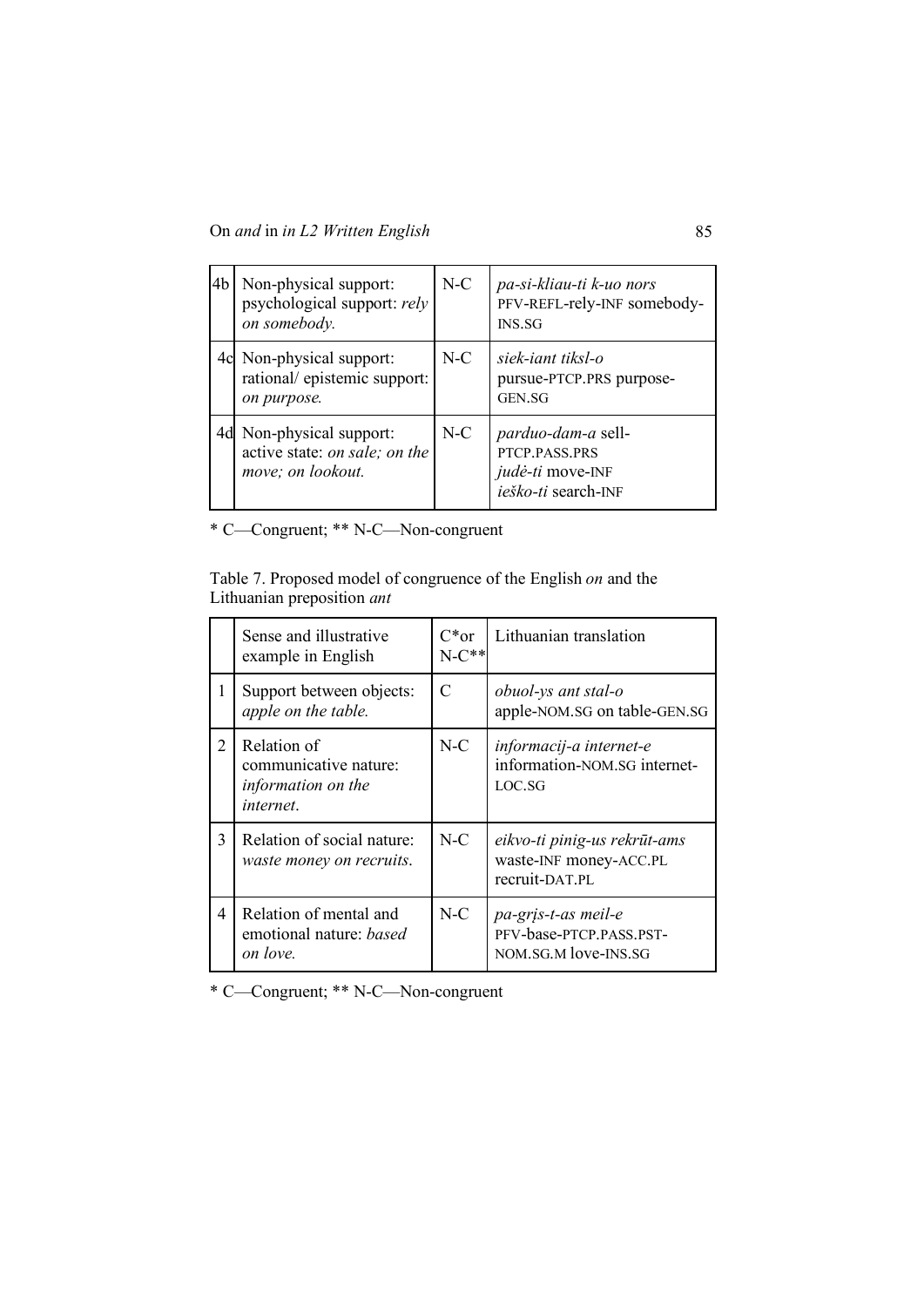Our data contains a number of examples which illustrate how interference of L1 is reflected in the use of prepositions when EFL learners choose prototypical renderings of prepositional senses. A typical example is the use of *abroad* with the preposition *in*. The English adverb *abroad* in Lithuanian is usually expressed through a noun in the locative case, i.e. *užsien-yje* (abroad-LOC.SG.M) which, arguably, is transferred into L2 English:

# (3) *Nowadays studies in abroad are very popular among young people.* (Corpus 1)

A similar case is illustrated in example (4) where *moon* in the locative gets an erroneous rendering with *in* where the preposition *on*  would be the correct choice. This, again, is a direct rendering from the Lithuanian locative *mėnul-yje* (moon-LOC.SG.M):

# (4) *The best place for them is somewhere in the middle of Antarctic or even in the Moon.* (Corpus 3)

Our data suggests that Lithuanian learners, even at more advanced levels, feel it safe to opt for what is a prototypical rendering from their L1 into L2 and fail to realise the specificity of the English prepositional semantics. The following example illustrates a typical problem case:

(5) (...) *some rather choose to sit at home and play computer games or sit in social pages such as "facebook" or "Twitter"*. (Corpus 1)

Example (5) offers an obvious transfer from the learner's mother tongue where a corresponding locative case construction of the learners' L1 (Lith. *socialin-iuose puslap-iuose* social-LOC.PL.M page-LOC.PL.M) is reproduced in L2 English with a prepositional phrase. Interestingly, the lexical verb, *sit*, in both English and Lithuanian could imply a Figure positioned on the interior of a particular Ground. Social networks could be indeed conceptualised as virtual locations. Although the whole phrasing looks like a metonymic reference to the action of browsing of social media, the combination of the lexical verb, preposition and the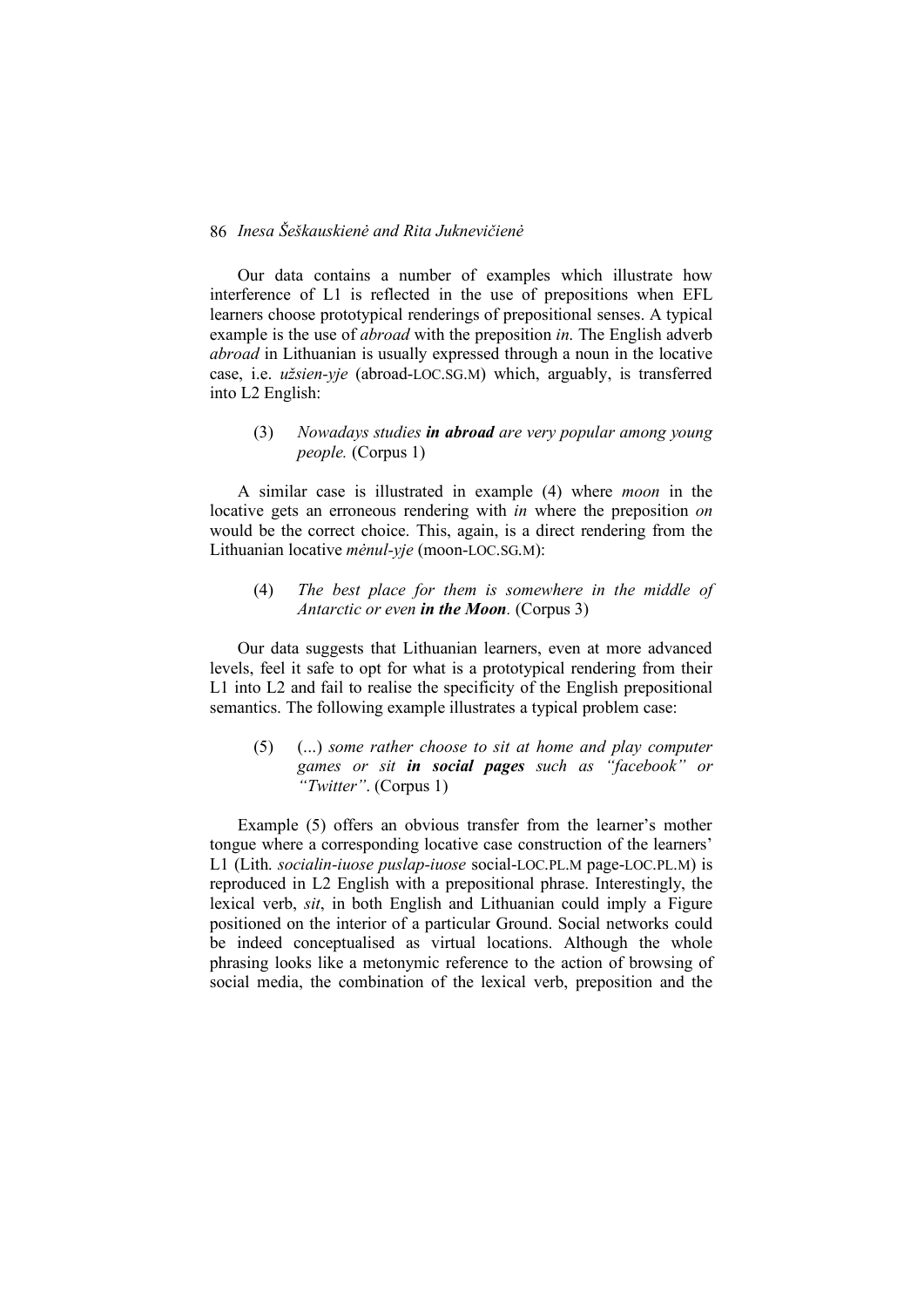Ground in (5) in English sounds unidiomatic. Similar cases are exemplified in (6) and (7):

- (6) *In the Internet people can find very much of useful information, which can be used in their daily life.* (Corpus 2)
- (7) *However, the violence in television is much broader and comes in all various forms*. (Corpus 3)

The common phrases in English are *on the internet* and *on television*, but to Lithuanian learners the preposition *in* also appears a possible alternative as the Lithuanian equivalent of this phrase involves the locative case (Lith. *internet-e* internet-LOC.SG.M) which, as argued above, is often rendered by combinations with *in*.

Unlike *in*, the distribution of the preposition *on* across the three corpora is rather similar, and the statistical differences between the corpora are not significant ( $p = 0.1705$ ). Overall, the frequencies of *on* are remarkably low in our corpora (see Table 3). Only 35 types of *on*  were identified in Corpus 1, 193 in Corpus 2 and 274 in Corpus 3. As already mentioned, these counts exclude such formulaic uses as *on the other hand* or *on the contrary*. The fact that learners who represent three different proficiency levels use this preposition with similar frequencies could possibly be accounted for by the non-congruence of prepositional meanings. Let us discuss the following examples:

- (8) *Many such families are on a psychological crisis* (Corpus 2)
- (9) (...) *there are mainly three positive aspects on watching television*. (Corpus 3)
- (10) *The difference also lies on the thematic basis*. (Corpus 3)

All the above examples contain non-idiomatic usage of *on*. The main reason for the misuse of the preposition could be the non-congruence between *in* and its Lithuanian translational equivalent *ant.* Sentence (9) may have resulted from a well-established expression *on television;* sentence (10) may have been produced as a result of reasoning relying on the verb *lie* in concrete situations (e.g. *lie on the ground*).

Alongside a number of deviant cases, there are numerous utterances where *on* is entirely unproblematic. For example: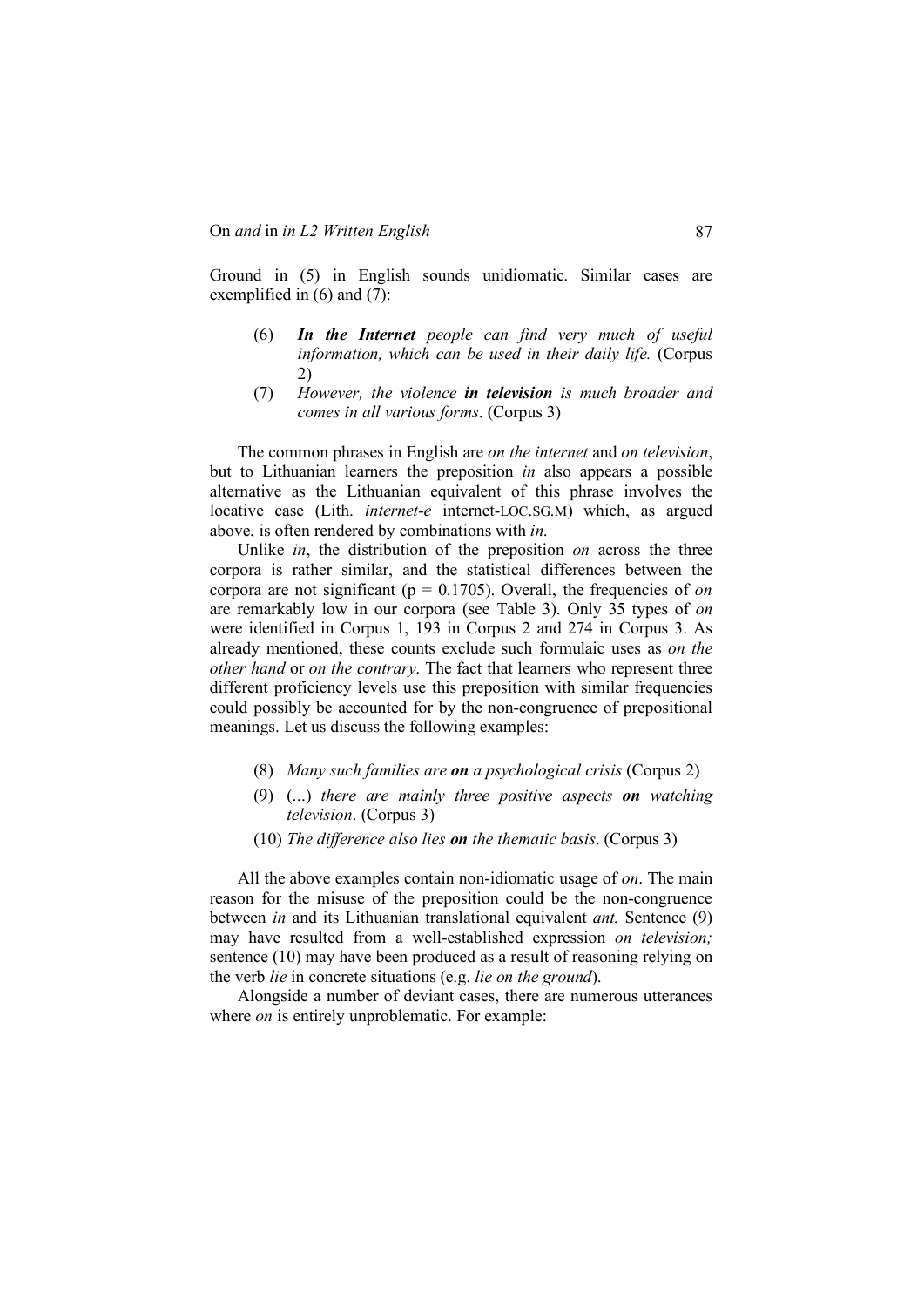- (11) (…) *as the right to have a control on her body and the choice* (Corpus 2)
- (12) *Language skills have a huge effect on young people's personal development* (Corpus 2)
- (13) (...) *puts a psychological pressure on every woman*. (Corpus 3)

It would be difficult to link the above utterances to higher proficiency level as the quantitative analysis did not show any clearly identifiable tendency towards improvement. The sentences of the above type are probably the result of (over-)teaching in prefabricated chunks, when students are encouraged to learn strings of words without resorting to any analysis of how these strings were produced. The results therefore offer little evidence about the learners' ability to fully understand prepositional meaning and its motivation.

The qualitative analysis of prepositional meanings revealed an interesting tendency. It turns out that prototypical physical senses are less frequent whereas derived secondary and more abstract senses are used more often. Moreover, their distribution across the three corpora representing three proficiency levels is quite similar for both prepositions. In all the corpora, the largest category represents *in* used in combination with words denoting abstract concepts and activities (e.g. *crisis in buying habits*, *help in personal development*, *increase in crimes*). This category also includes temporal expressions such as, for instance, *established in 1993*, *we are living in the 21st century.* The abstract uses of *in* account for 44% of all instances in Corpus 1, 45% in Corpus 2 and 42% in Corpus 3 and constitute the most frequent use of *in*  across the three proficiency levels. The tendency can be partially explained by the abstract nature of the topics of the students' essays; a high frequency of temporal expressions (e.g. *in the morning, in winter, in 1989*, etc.) is quite natural, independent of the text type. The latter, mainly rendered though very stable expressions with the preposition *in*, are usually learned early and despite their cross-linguistic incongruence, pose hardly any difficulty to EFL learners. Interestingly, the temporal sense is not included in the matrix of senses suggested by Evans (2010: 232–240).

The dominance of abstract senses is also obvious in the case of *on*: they account for 57% of all uses in Corpus 1, 57% in Corpus 2 and 61%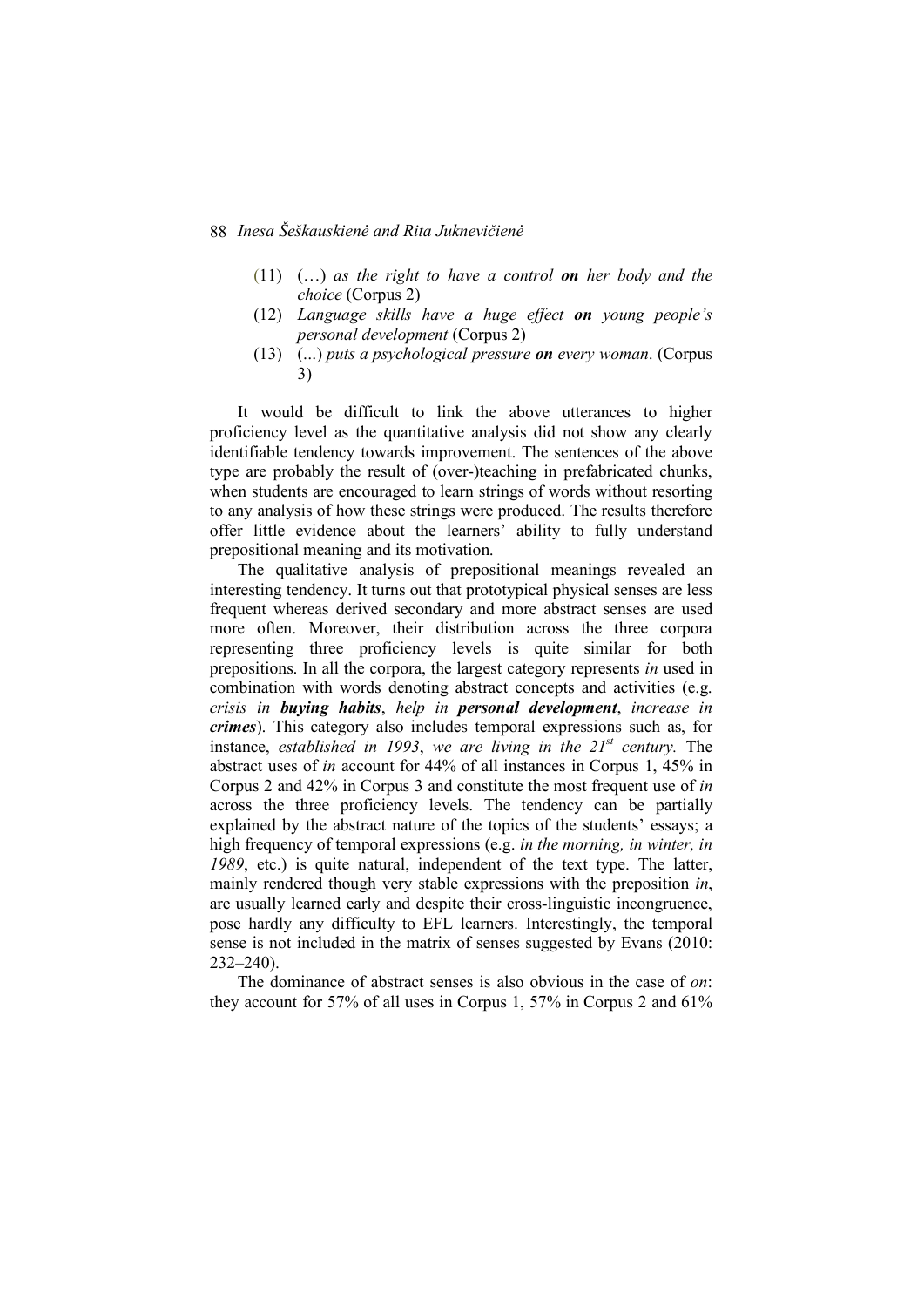in Corpus 3*.* The largest group of *on* uses represents expressions of relations to abstract concepts (including time), emotions, activities, e.g. *to concentrate on your studies*, *teenagers are keen on helping other people*, *put so much effort on everyday household tasks* (sense 4). In most cases these abstract uses of *on* lack regular equivalent expressions in Lithuanian, so their high frequency can hardly be explained by transfer from the learners' native language. A closer examination of concordances showed that almost half of all instances of *on* in the abstract sense (242 out of 502, or 48% of all types in the three corpora) are combinations with a limited set of lexical words. They are the following: *based*, *concentrate*, *depend* (incl. *depending*, *dependent*), *effect*, *focus*, *impact*, *influence*, *rely* and *spend* (usually *money* or *time*). Out of these nine, four (*based*, *focus*, *influence* and *rely*) do not occur with *on* in Corpus 1 which represents the lowest proficiency level in our study, yet the remaining five account for half of all abstract prepositional uses in the corpus. Apparently, these combinations with *on* are acquired in chunks. It is also possible to speculate that L2 learners do not fully understand prepositional semantics especially when the relationship of the abstract sense of the preposition with the primary, concrete, sense is rather distant. As the corpus data shows, such understanding may not even be required as these abstract uses do not cause many problems to the learners.

Lastly, it may be important to focus on the topic impact again a little more. The analysis of prepositional phrases suggests that the impact is not significant. The topics of the essays included in our samples are different in each corpus; however, several closely related topics, for instance, topics related to student life and part-time jobs, studies abroad vs studies in one's home country, reoccur in all three corpora. As functional words, prepositions can only be linked to specific essay topics in cases where they are used in topic-related prepositional expressions. For the purposes of this study, we could not isolate in our samples such topic-related prepositional expressions because it would be difficult to set the boundary between topic-related and general vocabulary. To give an example, let us consider the expression *to read a book in a foreign language*. It occurs in essays on the topics of *Gender differences in language*, *Writing is an adventure*, *Studying abroad* to mention a few, but it could also appear in any other argumentative or literary text dealing with any other topic on leisure time activities, learning foreign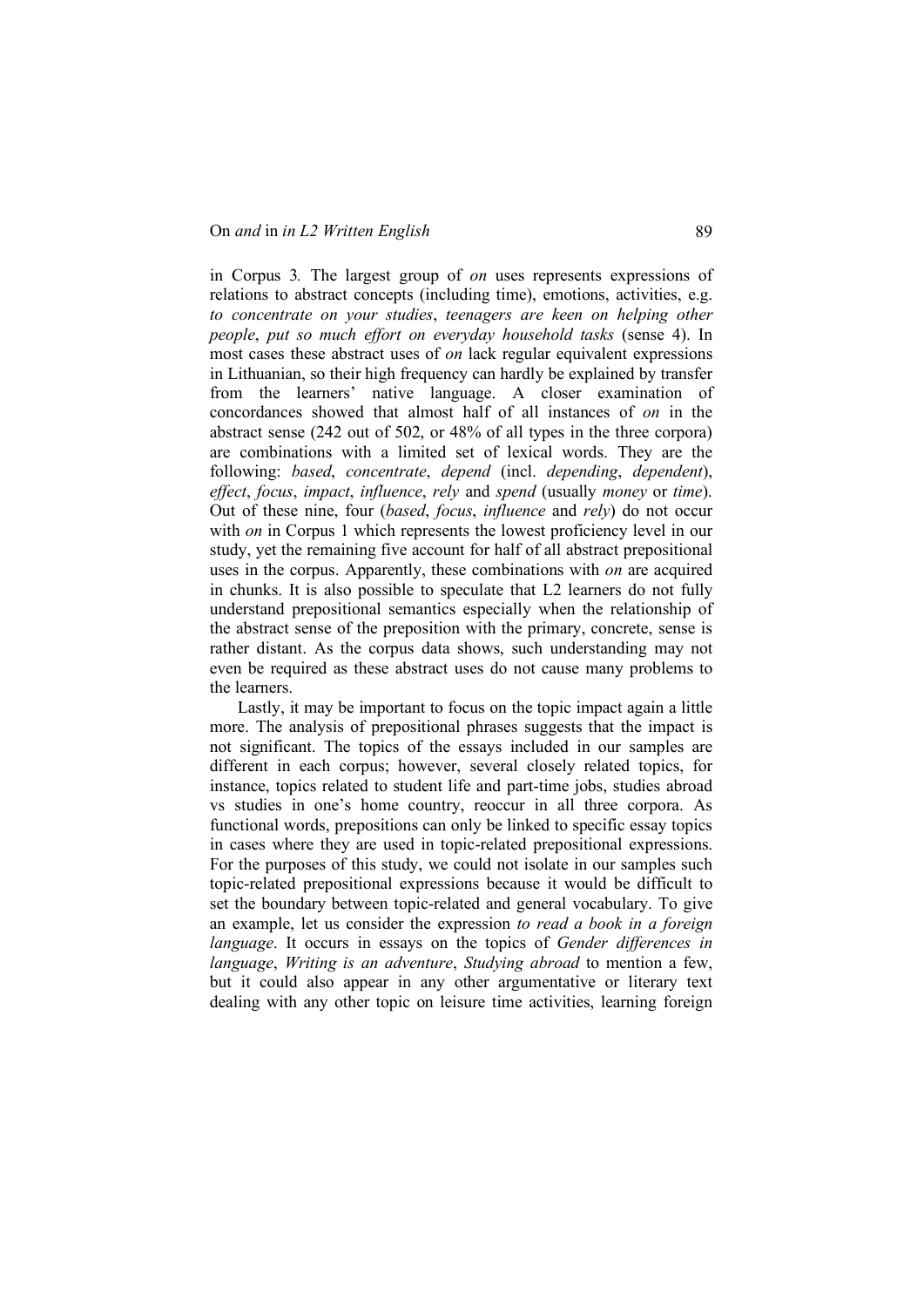languages, literary reviews of fiction, etc. Therefore, our decision was to disregard essay topics as a factor in this study.

#### *5. Conclusion*

The aim of the study was to test which of the two extremely frequent English prepositions are more problematic to Lithuanian learners and try to identify possible reasons. An approach of motivated polysemy, wellknown in Cognitive Linguistics, seems to be a valid tool in rendering the multiple senses of the prepositions. However, an attempt to apply a Principled Polysemy Model, one of motivated polysemy products, suggested by Tyler and Evans (2003) and Evans (2010) was only partially successful. Based on our data collected from the essays of Lithuanian learners, we proposed a revised model. In the process of analysis it turned out that both models demonstrate the same trends in cross-linguistic (non-) congruence with prototypical equivalents of the above prepositions in Lithuanian. *In* is much more congruent with the Lithuanian locative case, a prototypical means of expressing enclosure, whereas *on* is much less congruent with the preposition *ant,* a prototypical Lithuanian equivalent to express support*.*

Our corpus-based study of the two prepositions as they are used by Lithuanian EFL learners representing three different proficiency levels has demonstrated that it is cross-linguistic (non-)congruence that plays a major role in the usage patterns observed in our data. There is a consistent increase in the use of the preposition *in* as the proficiency level increases whereas the preposition *on* does not demonstrate such a tendency. Bearing in mind the fact that *in* is more likely to be translated by the locative case in Lithuanian, we conclude that it is easier to acquire for our learners which is why its use increases in range and in frequency as the learners' proficiency develops. A very different picture was found for the patterning of *on* whose frequencies do not change to the same extent. Moreover, the distribution of senses of *on* does not differ significantly in corpora representing different levels of proficiency.

It is important to draw attention to an implication of employing the factor of semantic congruence. In our opinion, it is paramount that the teaching of prepositions should rely on the principle of semantic congruence between L1 and L2 and that each L1-L2 language pair should be studied separately. A study into another language pair could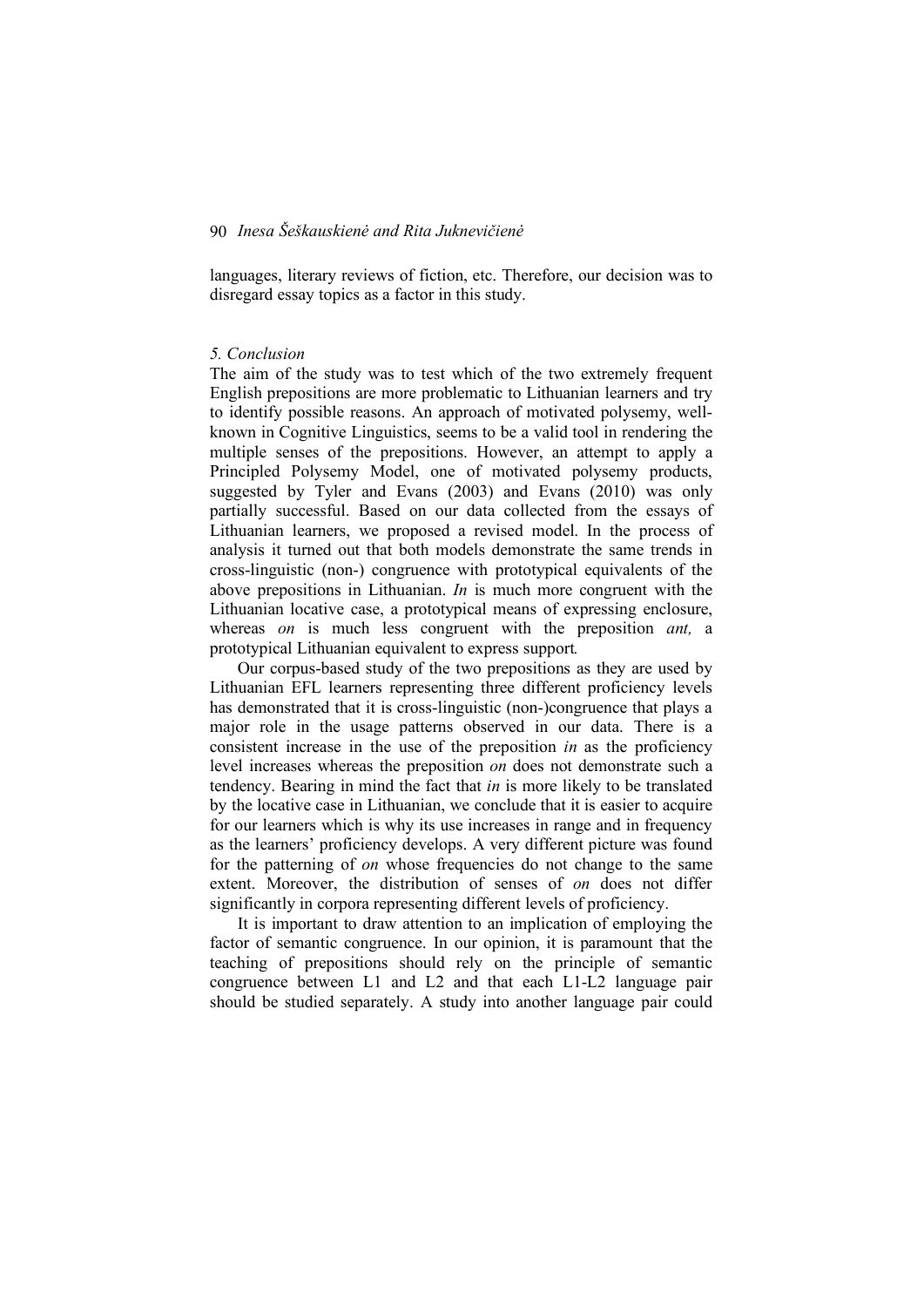bring completely different results. Generalisations across more than two languages, though not entirely excluded, could be very risky or, at least, not very effective in teaching. Moreover, it also suggests that different teaching approaches might be required in different contexts—what is easy and clear to EFL learners of one mother tongue background might be very challenging to a different group of students.

It should be noted that this study has some limitations, which could be viewed as prospective areas of further investigation. Firstly, our research only involved learners of one mother tongue background, so it remains to see to what extent cross-linguistic (non-)congruence would account for the use of prepositions in English produced by EFL learners with other native languages. It would also be interesting to see whether the same results could be obtained by investigating the use of other prepositions. Finally, the present investigation was based on three corpora of randomly selected learner essays. The corpora were rather limited in size and in the topics of student essays. In the future, it would be interesting to verify our hypotheses on larger corpora, including essays written on a different set of topics.

#### *Acknowledgments*

This study was partly supported by a grant of the Lithuanian Research Council (project No 09.3.3-LMT-K-712-07-0008) within a project implemented under the action program 'The development of research competence and cooperation through the exchange of scientific ideas and study visits to/from Lithuania'. We are grateful to an anonymous reviewer for valuable comments which have contributed to the quality of the paper.

#### *References*

- Ambrazas, Vytautas, Ema Geniušienė, Aleksas Girdenis, Nijolė Sližienė, Dalija Tekorienė, Adelė Valeckienė, and Elena Valiulytė. 1997. *Lithuanian grammar.* Vilnius: Baltos lankos.
- Ambrazas, Vytautas (ed.). 2006. *Dabartinės lietuvių kalbos gramatika* [A grammar of contemporary Lithuanian]. Vilnius: Mokslo ir enciklopedijų leidybos institutas.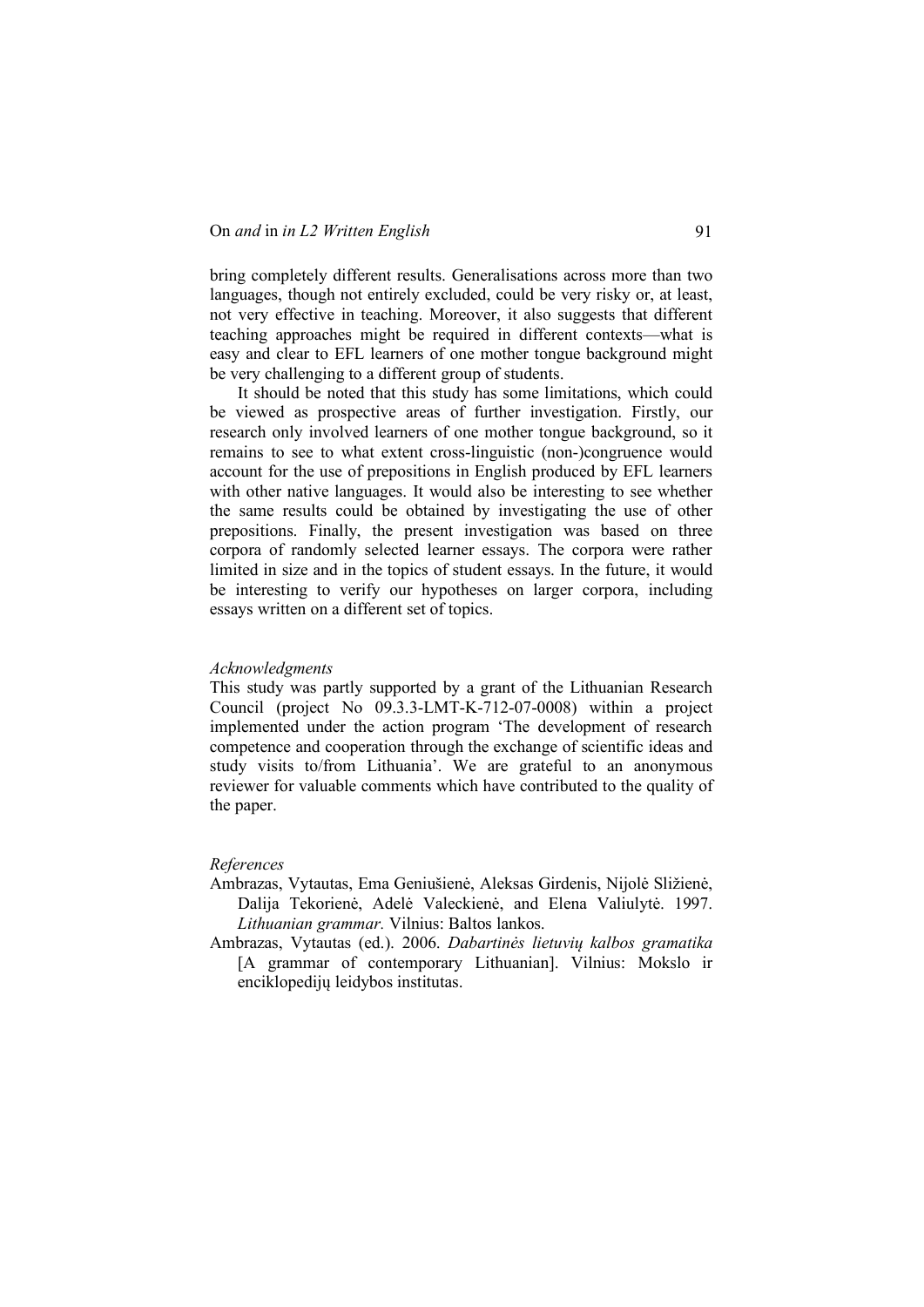- BNC—*British National Corpus*. Accessed July 30, 2019 https://www.english-corpora.org/bnc/.
- Boers, Frank, and Murielle Demecheleer. 1998. A cognitive semantic approach to teaching prepositions. *ELT Journal* 52 (3): 197–204.
- Boers, Frank, and Seth Lindstromberg. 2012. Experimental and intervention studies on formulaic sequences in second language. *Annual Review of Applied Linguistics* 32: 83–110.
- Boroditsky, Lera. 2000. Metaphoric structuring: understanding time through spatial metaphors. *Cognition* 75: 1–28.
- Brezina, Vaclav, Tony McEnery, and Stephen Wattam. 2015. Collocations in context: A new perspective on collocation networks. *International Journal of Corpus Linguistics* 20 (2): 139–173.
- CALD—*Cambridge advanced learner's dictionary*. Accessed August 25, 2018 http://dictionary.cambridge.org/dictionary/british.
- CCLL—*Corpus of contemporary Lithuanian language*. Accessed August 25, 2018 http://tekstynas.vdu.lt/.
- COCA—Davies, Mark. 2004-. BYU-COCA: *The Corpus of contemporary American English*. Accessed August 25, 2018 https://corpus.byu.edu/coca/.
- Council of Europe. 2001. *Common European framework of reference for languages: Learning, teaching, assessment*. Cambridge: Cambridge University Press.
- Coventry, Kenny R., and Simon C. Garrod. 2005. *Saying, seeing, and acting: The psychological semantics of spatial prepositions.* Hove and New York: Psychology Press.
- DCL—Keinys, Stasys (ed.). 2012. *Dabartinės lietuvių kalbos žodynas* [Dictionary of Contemporary Lithuanian] 7<sup>th</sup> revised edition. Vilnius: Lietuvių kalbos institutas. (Electronic version, 2015) Accessed August 25, 2018 www.lkiis.lki.lt.
- DLL—Naktinienė, Gertrūda, Jonas Paulauskas, Rita Petrokienė, Vytautas Vitkauskas, and Jolanta Zabarskaitė (eds). 2008. *Lietuvių kalbos žodynas* [Dictionary of the Lithuanian language], vol. 1–20. Vilnius: Lietuvių kalbos institutas. Accessed August 25, 2018 www.lkz.lt.
- Downing, Angela, and Philip Locke. 2006. *English grammar. A university course.* 2nd edition. London: Routledge.
- Evans, Vyvyan. 2010. From the spatial to the non–spatial: the 'state' lexical concepts of in, on and at. In *Language, cognition and space.*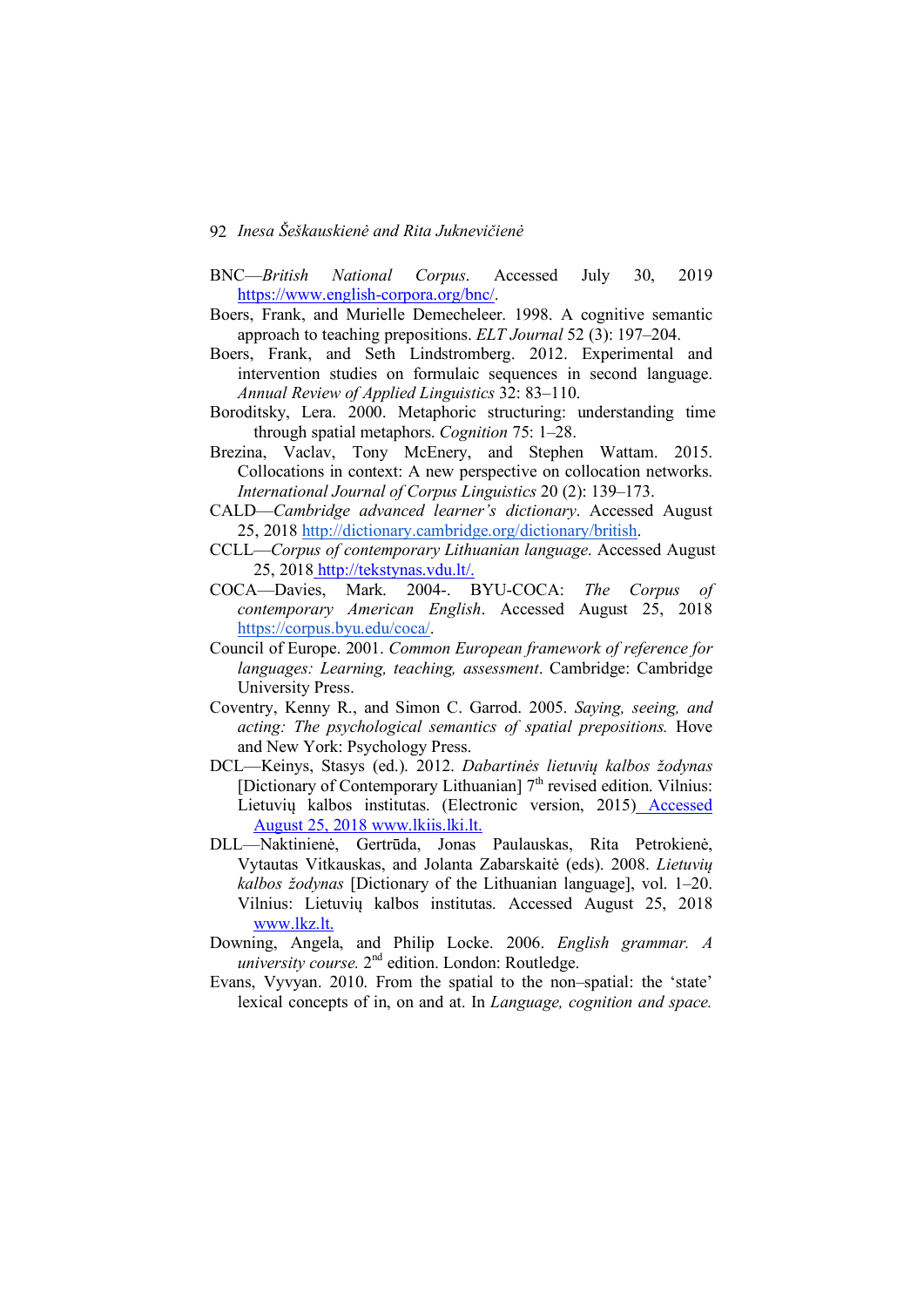*The state of the art and new directions*, edited by Vyvyan Evans, and Paul Chilton, 215–248. London: Equinox.

- Evans, Virginia, and Jenny Dooley. 2008. *Access 4. Student's book.* Newbury: Express Publishing.
- Feist, Michele I. 2010. Inside *in* and *on*: typological and psycholinguistic perspectives. In *Language, cognition and space. The state of the art and new directions*, edited by Vyvyan Evans, and Paul Chilton, 95– 114*.* London: Equinox.
- Granger, Sylviane, Estelle Dagneaux, Fanny Meunier, and Magali Paquot. 2009. *The international corpus of learner English*. *handbook and CD-ROM. Version 2*. Louvain-la-Neuve: Presses universitaires de Louvain.
- Grigaliūnienė, Jonė, and Rita Juknevičienė. 2012. Corpus-based learner language research: contrasting speech and writing. *Darbai ir dienos* 58: 137–152.
- Haspelmath, Martin. 1997. *From space to time. Temporal adverbials in the world's languages.* München, Newcastle: Lincom Europa. Accessed January 7, 2016 http://email.eva.mpg.de/~haspelmt/Space Time.pdf.
- Hickmann, Maya, and Henriette Hendriks. 2010. Typological constraints on the acquisition of spatial language in French and English. *Cognitive Linguistics* 21 (2): 189–215.
- Jamrozik, Anja, and Dedre Gentner. 2011. Prepositions *in* and *on* retain aspects of spatial meaning in abstract contexts. In *Expanding the space of cognitive science. Proceedings of the 33rd annual meeting of the cognitive science society*, edited by Laura Carlson, Christoph Hoelscher, and Thomas F. Shipley, 1589–1594. Austin, TX: Cognitive Science Society. Accessed January 11, 2015 http://csjarchive.cogsci.rpi.edu/Proceedings/2011/papers/0358/index. html.
- Johannes, Kristen, Colin Wilson, and Barbara Landau. 2016. The importance of lexical verbs in the acquisition of spatial prepositions: The case of in and on. *Cognition* 157: 174–189.
- Johnson, Mark. 2007. *The meaning of the body. Aesthetics of human understanding*. Chicago: The University of Chicago Press.
- Juknevičienė, Rita, and Inesa Šeškauskienė. 2014. The national examination of English in Lithuania: Searching for evidence of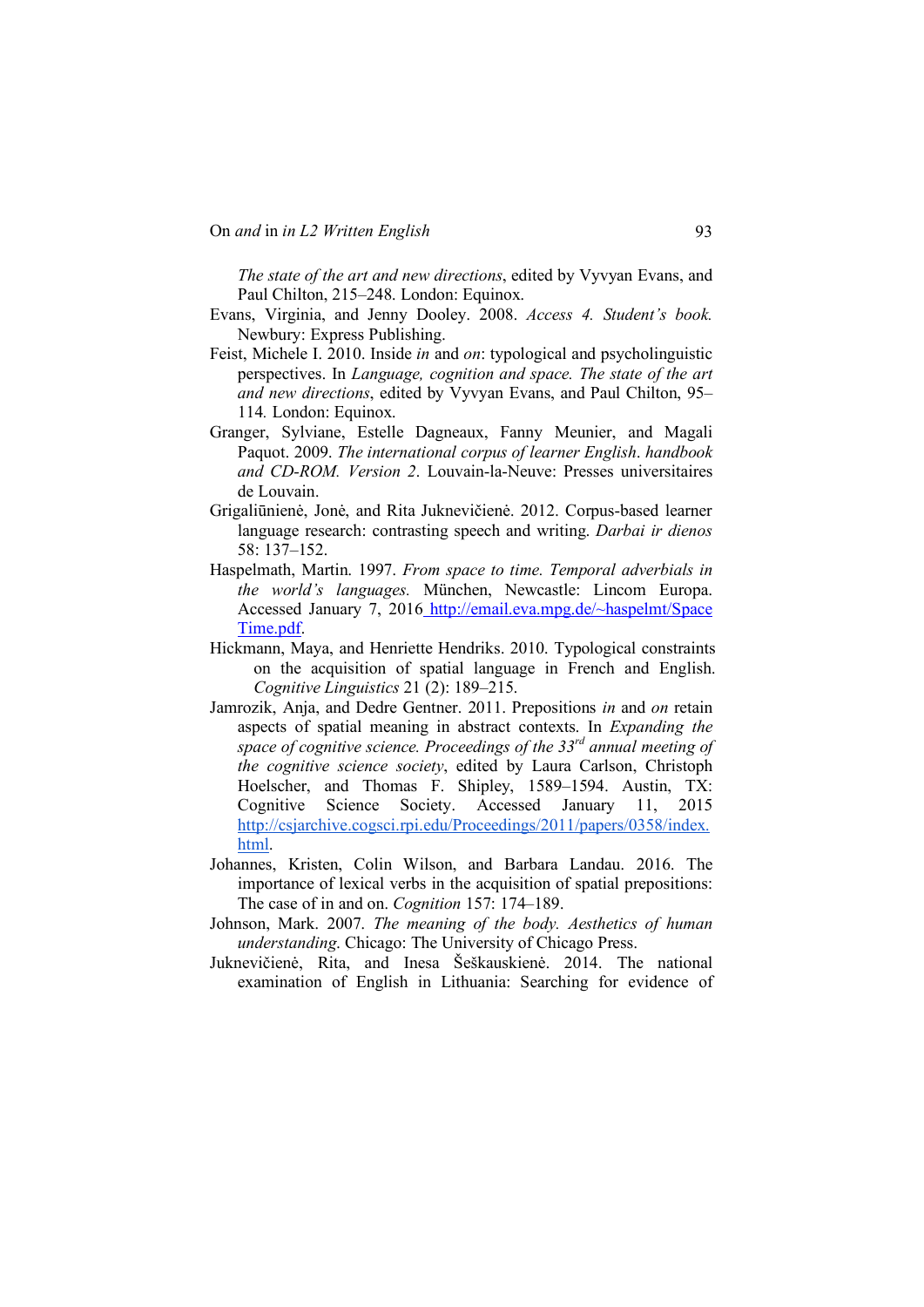CEFR criterial achievement levels. *Studies about Languages* 25: 88– 96.

- Lakoff, George. 1987. *Women, fire and dangerous things. What categories reveal about the mind*. Chicago: The University of Chicago Press.
- Langacker, Ronald W. 2010. Reflections on the functional characterization of spatial prepositions. *Corela HS-7*. Accessed January 18, 2018 http://journals.openedition.org/corela/999.
- Lindstromberg, Seth. 2010. *English prepositions explained*. Amsterdam/Philadelphia: John Benjamins.
- MacMillan—*MacMillan Dictionary.* Accessed June 30, 2019 https://www.macmillandictionary.com/dictionary/british/.
- Matlock, Teenie. 2004. The conceptual motivation of fictive motion. In *Studies in linguistic motivation*, edited by Günter Radden, and Klaus-Uwe Panther, 221–248. Berlin, New York: Mouton de Gruyter.
- Nacey, Susan, and Anne Line Graedler. 2015. Preposition use in oral and written learner language. *Bergen Language and Linguistic Studies* 6:  $45 - 62$ .
- Nacey, Susan, and Bård U. Jensen. 2017. Metaphoricity in English L2 learners' prepositions. In *Metaphor in communication, science and education*, edited by Francesca Ervas, Elisabetta Gola, and Maria Grazia Rossi, 283–303. Berlin: Mouton de Gruyter.
- Nattinger, James R., and Jeanette S. DeCarrico. 1992. *Lexical phrases and language teaching.* Oxford: Oxford University Press.
- Navarro Ferrando, Ignasio. 2006. On the meaning of three English prepositions. In *In-roads of language. Essays in English studies*, edited by Ignasio Navarro Ferrando, and Nieves Alberola Crespo, 167–180*.* Castellón: Universitat Jaume I.
- OALD—*Oxford Advanced Learner's Dictionary*. Accessed September 2018 https://www.oxfordlearnersdictionaries.com/definition/english/  $in$  1?q=in.
- Odlin, Terence. 2005. Cross-linguistic influence and conceptual transfer: what are the concepts? *Annual Review of Applied Linguistics* 25: 3– 25.
- Quirk, Randolph, Sidney Greenbaum, Geoffrey Leech, and Jan Svartvik. 1985. *A comprehensive grammar of the English language*. Harlow: Longman.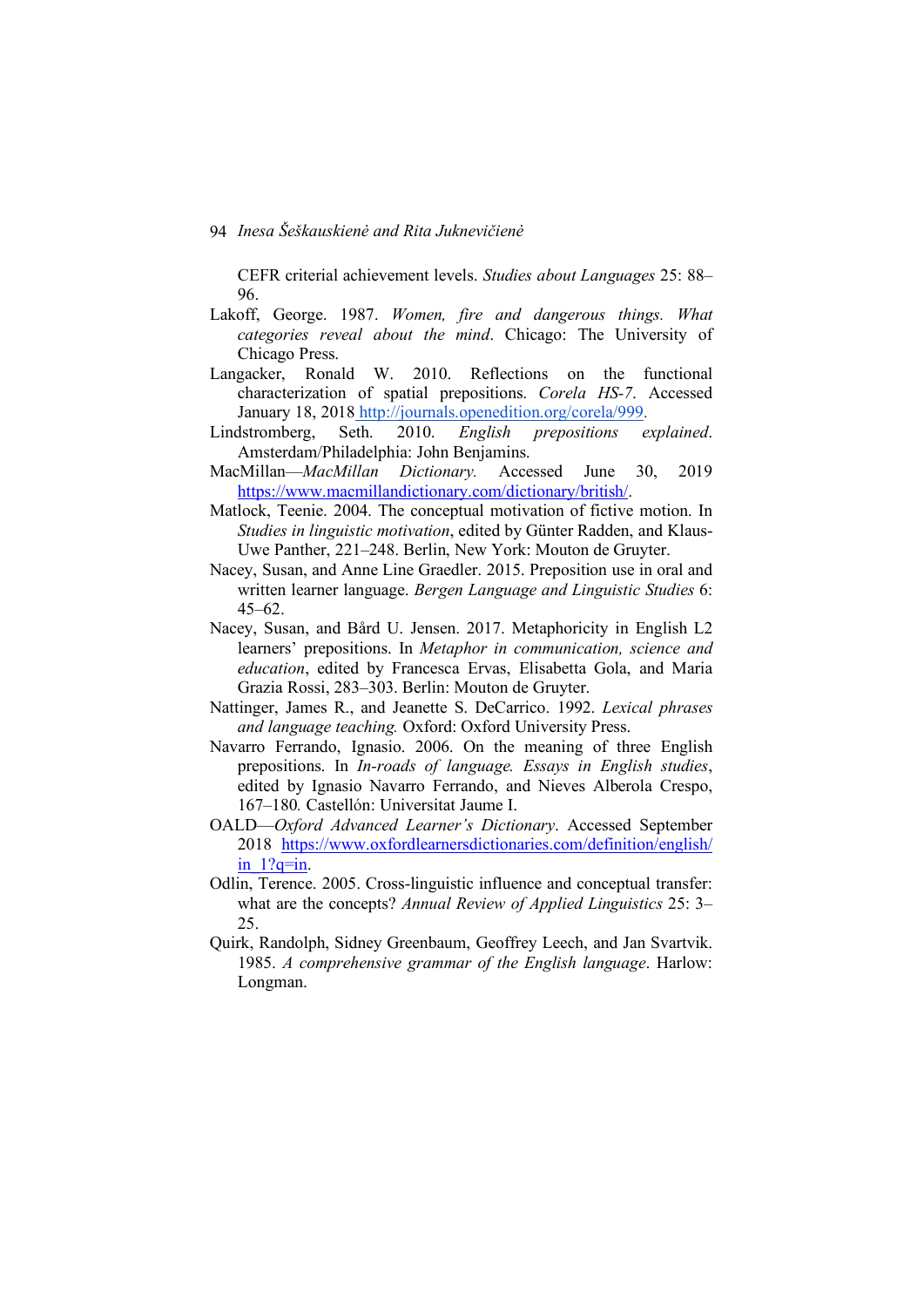- Rankin, Tom, and Barbara Schiftner. 2011. Marginal prepositions in learner English: applying local corpus data. *International Journal of Corpus Linguistics* 16: 412–434.
- R Core Team. 2015. *R: A language and environment for statistical computing. R Foundation for statistical computing*. Vienna, Austria. Accessed September 15, 2016 http://www.R-project.org.
- Regier, Terry. 1996. *The human semantic potential: Spatial language and constrained connectionism*. Cambridge, MA: MIT Press.
- Ruangjaroon, Sugunya. 2014. Perception and production of Thai learners on English prepositions. *English Language Teaching* 8: 71–82.
- Shakhova, Darya, and Andrea Tyler. 2010. Taking the principled polysemy model of spatial particles beyond English: the case of Russian *za.* In *Language, cognition and space: The state of the art and new directions*, edited by Vyvyan Evans, and Paul Chilton, 267– 291. London, Oakville: Equinox.
- Šeškauskienė, Inesa, and Eglė Žilinskaitė-Šinkūnienė. 2015. On the polysemy of the Lithuanian UŽ: a cognitive perspective. *The Baltic International Yearbook of Cognition, Logic, and Communication* 10: 1–38. Accessed June 15, 2018 http://newprairiepress.org/cgi/ viewcontent.cgi?article=1101&context=biyclc
- Stasiūnaitė, Ieva. 2016. The semantics of spatial prepositions: the main trends of research. *Taikomoji kalbotyra* 8: 188–212. Accessed September 10, 2017 https://taikomojikalbotyra.lt/ojs3/index.php/ taikomoji-kalbotyra/article/view/106/88
- Svorou, Soteria. 2008. Relational constructions in cognitive linguistics. In *The Oxford handbook of cognitive linguistics*, edited by Dirk Geeraerts, and Hubert Cuyckens, 726–752. Oxford: Oxford University Press.
- Tabakowska, Elżbieta. 2010. The story of ZA: in defense of the radial category. *Studies in Polish Linguistics* 5: 65–77.
- Talmy, Leonard. 2000. *Toward a cognitive semantics.* Vol. 1. Cambridge, MA: MIT Press.
- Taylor, John R. 1993. Prepositions: patterns of polysemization and strategies of disambiguation. In *The* s*emantics of prepositions: From mental processing to natural language processing*, edited by Cornelia Zelinsky-Wibbelt, 154–175*.* Berlin: Mouton de Gruyter.
- Tognini-Bonelli, Elena. 2001. *Corpus linguistics at work.* Amsterdam/Philadelphia: John Benjamins.